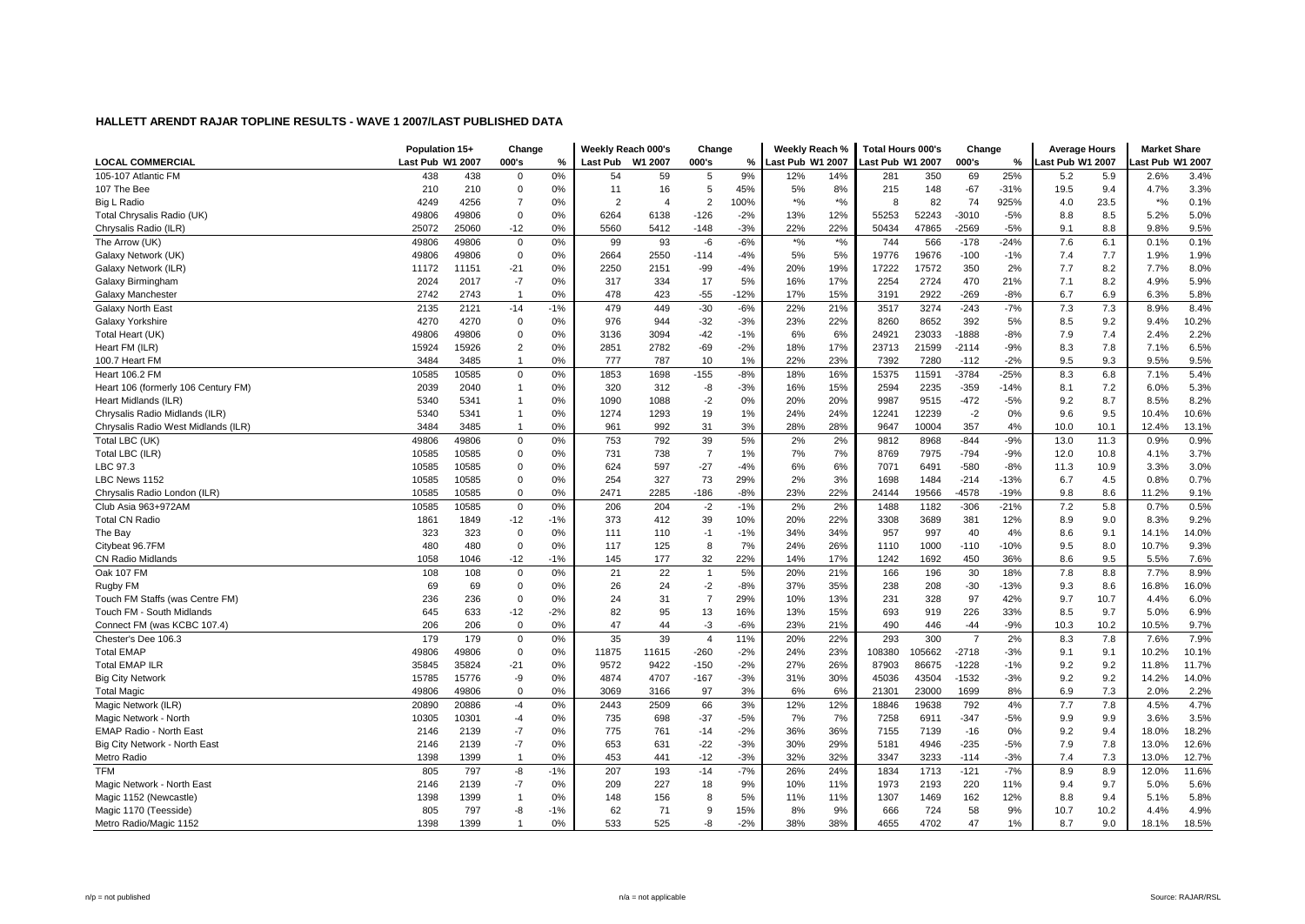|                                          | Population 15+   |       | Change         |               | Weekly Reach 000's |         | Change         |        | Weekly Reach %   |     | Total Hours 000's |       | Change  |               | <b>Average Hours</b> |      | <b>Market Share</b> |       |
|------------------------------------------|------------------|-------|----------------|---------------|--------------------|---------|----------------|--------|------------------|-----|-------------------|-------|---------|---------------|----------------------|------|---------------------|-------|
| <b>LOCAL COMMERCIAL</b>                  | Last Pub W1 2007 |       | 000's          | $\frac{9}{6}$ | <b>Last Pub</b>    | W1 2007 | 000's          | %      | Last Pub W1 2007 |     | ast Pub W1 2007   |       | 000's   | $\frac{9}{6}$ | ast Pub W1 2007      |      | ast Pub W1 2007     |       |
| TFM/Magic 1170                           | 805              | 797   | -8             | $-1%$         | 250                | 238     | $-12$          | $-5%$  | 31%              | 30% | 2500              | 2437  | $-63$   | $-3%$         | 10.0                 | 10.2 | 16.4%               | 16.5% |
| <b>EMAP Radio - North West</b>           | 4972             | 4973  | $\overline{1}$ | 0%            | 1492               | 1415    | $-77$          | $-5%$  | 30%              | 28% | 14511             | 13224 | $-1287$ | $-9%$         | 9.7                  | 9.3  | 14.8%               | 13.9% |
| Big City Network - North West            | 4857             | 4867  | 10             | 0%            | 1338               | 1244    | $-94$          | $-7%$  | 28%              | 26% | 11897             | 10915 | $-982$  | $-8%$         | 8.9                  | 8.8  | 12.4%               | 11.7% |
| Radio City 96.7                          | 1772             | 1782  | 10             | 1%            | 507                | 458     | $-49$          | $-10%$ | 29%              | 26% | 5402              | 4897  | $-505$  | $-9%$         | 10.7                 | 10.7 | 14.0%               | 13.1% |
| Key 103 (Manchester)                     | 2327             | 2327  | 0              | 0%            | 558                | 510     | $-48$          | $-9%$  | 24%              | 22% | 3560              | 3222  | $-338$  | -9%           | 6.4                  | 6.3  | 8.4%                | 7.8%  |
| 97.4 Rock FM                             | 1345             | 1346  | $\overline{1}$ | 0%            | 303                | 294     | $-9$           | $-3%$  | 23%              | 22% | 2935              | 2759  | $-176$  | $-6%$         | 9.7                  | 9.4  | 10.7%               | 10.3% |
| Magic Network - North West               | 4963             | 4966  | 3              | 0%            | 258                | 249     | -9             | $-3%$  | 5%               | 5%  | 2614              | 2309  | $-305$  | $-12%$        | 10.1                 | 9.3  | 2.7%                | 2.4%  |
| Magic 1548 (Liverpool)                   | 1772             | 1782  | 10             | 1%            | 108                | 92      | $-16$          | $-15%$ | 6%               | 5%  | 1083              | 776   | $-307$  | $-28%$        | 10.0                 | 8.4  | 2.8%                | 2.1%  |
| Magic 1152 (Manchester)                  | 2327             | 2327  | 0              | 0%            | 98                 | 105     | $\overline{7}$ | 7%     | 4%               | 5%  | 999               | 1029  | 30      | 3%            | 10.2                 | 9.8  | 2.4%                | 2.5%  |
| Magic 999 (Preston)                      | 1117             | 1110  | $-7$           | $-1%$         | 52                 | 52      | $\mathbf 0$    | 0%     | 5%               | 5%  | 533               | 504   | $-29$   | $-5%$         | 10.3                 | 9.7  | 2.4%                | 2.3%  |
| Key 103/Magic 1152 (Manchester)          | 2327             | 2327  | $\mathbf 0$    | 0%            | 627                | 592     | $-35$          | $-6%$  | 27%              | 25% | 4558              | 4251  | $-307$  | $-7%$         | 7.3                  | 7.2  | 10.8%               | 10.3% |
| Radio City 96.7/Magic 1548               | 1772             | 1782  | 10             | 1%            | 553                | 508     | $-45$          | $-8%$  | 31%              | 29% | 6485              | 5673  | $-812$  | $-13%$        | 11.7                 | 11.2 | 16.8%               | 15.2% |
| 97.4 Rock FM/Magic 999                   | 1460             | 1451  | -9             | $-1%$         | 344                | 336     | -8             | $-2%$  | 24%              | 23% | 3468              | 3263  | $-205$  | $-6%$         | 10.1                 | 9.7  | 11.7%               | 11.3% |
| <b>EMAP Radio - Yorkshire</b>            | 3196             | 3197  | $\mathbf{1}$   | 0%            | 1003               | 942     | $-61$          | $-6%$  | 31%              | 29% | 9509              | 9118  | $-391$  | $-4%$         | 9.5                  | 9.7  | 14.4%               | 14.3% |
| Big City Network - Yorkshire             | 3196             | 3197  | $\overline{1}$ | 0%            | 838                | 805     | $-33$          | $-4%$  | 26%              | 25% | 6839              | 6709  | $-130$  | $-2%$         | 8.2                  | 8.3  | 10.4%               | 10.5% |
| 96.3 Radio Aire                          | 952              | 952   | $\mathbf 0$    | 0%            | 171                | 153     | $-18$          | $-11%$ | 18%              | 16% | 1395              | 1222  | $-173$  | $-12%$        | 8.1                  | 8.0  | 7.6%                | 7.4%  |
| Hallam FM                                | 1291             | 1291  | 0              | 0%            | 380                | 393     | 13             | 3%     | 29%              | 30% | 3014              | 3190  | 176     | 6%            | 7.9                  | 8.1  | 11.5%               | 12.2% |
| 96.9 Viking FM                           | 1123             | 1123  | 0              | 0%            | 290                | 263     | $-27$          | $-9%$  | 26%              | 23% | 2430              | 2296  | $-134$  | $-6%$         | 8.4                  | 8.7  | 9.9%                | 9.3%  |
| Magic Network - Yorkshire                | 3196             | 3197  | $\mathbf{1}$   | 0%            | 268                | 223     | $-45$          | $-17%$ | 8%               | 7%  | 2670              | 2409  | $-261$  | $-10%$        | 10.0                 | 10.8 | 4.0%                | 3.8%  |
| Magic 828 (Leeds)                        | 952              | 952   | 0              | 0%            | 132                | 100     | $-32$          | $-24%$ | 14%              | 11% | 1384              | 1020  | $-364$  | $-26%$        | 10.5                 | 10.2 | 7.5%                | 6.2%  |
| Magic AM (Sheffield)                     | 1291             | 1291  | $\mathbf 0$    | 0%            | 67                 | 60      | $-7$           | $-10%$ | 5%               | 5%  | 559               | 642   | 83      | 15%           | 8.4                  | 10.8 | 2.1%                | 2.5%  |
| Magic 1161 (Hull)                        | 1123             | 1123  | $\mathbf 0$    | 0%            | 69                 | 63      | $-6$           | $-9%$  | 6%               | 6%  | 727               | 747   | 20      | 3%            | 10.5                 | 11.9 | 3.0%                | 3.0%  |
| 96.3 Radio Aire/Magic 828                | 952              | 952   | 0              | 0%            | 270                | 228     | $-42$          | $-16%$ | 28%              | 24% | 2779              | 2241  | $-538$  | $-19%$        | 10.3                 | 9.8  | 15.2%               | 13.7% |
| Hallam FM/Magic AM                       | 1291             | 1291  | 0              | 0%            | 415                | 420     | 5              | 1%     | 32%              | 33% | 3573              | 3832  | 259     | 7%            | 8.6                  | 9.1  | 13.6%               | 14.7% |
| 96.9 Viking FM/Magic 1161                | 1123             | 1123  | $\mathbf 0$    | 0%            | 322                | 298     | $-24$          | $-7%$  | 29%              | 27% | 3157              | 3043  | $-114$  | $-4%$         | 9.8                  | 10.2 | 12.9%               | 12.3% |
| <b>Total Kerrang!</b>                    | 49806            | 49806 | 0              | 0%            | 1366               | 1324    | $-42$          | $-3%$  | 3%               | 3%  | 7583              | 5870  | $-1713$ | $-23%$        | 5.6                  | 4.4  | 0.7%                | 0.6%  |
| Kerrang! 105.2                           | 3491             | 3484  | $-7$           | 0%            | 405                | 352     | $-53$          | $-13%$ | 12%              | 10% | 3301              | 2031  | $-1270$ | $-38%$        | 8.1                  | 5.8  | 4.4%                | 2.7%  |
| EMAP Radio London (Magic 105.4/Kiss 100) | 10585            | 10585 | 0              | 0%            | 2843               | 2735    | $-108$         | $-4%$  | 27%              | 26% | 20361             | 21070 | 709     | 3%            | 7.2                  | 7.7  | 9.4%                | 9.8%  |
| Kiss 100 FM                              | 10585            | 10585 | $\mathbf 0$    | 0%            | 1445               | 1356    | $-89$          | $-6%$  | 14%              | 13% | 8417              | 8416  | $-1$    | 0%            | 5.8                  | 6.2  | 3.9%                | 3.9%  |
| Magic 105.4                              | 10585            | 10585 | $\mathbf 0$    | 0%            | 1792               | 1806    | 14             | 1%     | 17%              | 17% | 11944             | 12654 | 710     | 6%            | 6.7                  | 7.0  | 5.5%                | 5.9%  |
| <b>Total Kiss Network</b>                | 49806            | 49806 | $\mathbf 0$    | 0%            | 2922               | 2804    | $-118$         | $-4%$  | 6%               | 6%  | 16722             | 15680 | $-1042$ | $-6%$         | 5.7                  | 5.6  | 1.6%                | 1.5%  |
| <b>Kiss East</b>                         | 1879             | 1880  | $\mathbf{1}$   | 0%            | 289                | 264     | $-25$          | $-9%$  | 15%              | 14% | 2369              | 1910  | $-459$  | $-19%$        | 8.2                  | 7.2  | 5.4%                | 4.3%  |
| <b>Kiss West</b>                         | 2187             | 2182  | $-5$           | 0%            | 254                | 228     | $-26$          | $-10%$ | 12%              | 10% | 1921              | 1724  | $-197$  | $-10%$        | 7.6                  | 7.6  | 3.9%                | 3.5%  |
| <b>EMAP Total Scotland</b>               | 4235             | 4223  | -12            | 0%            | 1741               | 1727    | $-14$          | $-1%$  | 41%              | 41% | 20471             | 20343 | $-128$  | $-1%$         | 11.8                 | 11.8 | 23.5%               | 23.6% |
| <b>EMAP Central Scotland</b>             | 2786             | 2774  | $-12$          | 0%            | 1031               | 999     | $-32$          | $-3%$  | 37%              | 36% | 12399             | 11613 | $-786$  | $-6%$         | 12.0                 | 11.6 | 21.5%               | 20.8% |
| <b>Total Radio Clyde</b>                 | 1826             | 1813  | $-13$          | $-1%$         | 705                | 692     | $-13$          | $-2%$  | 39%              | 38% | 8755              | 8122  | $-633$  | $-7%$         | 12.4                 | 11.7 | 23.6%               | 22.8% |
| Clyde 1 FM                               | 1826             | 1813  | $-13$          | $-1%$         | 595                | 586     | $-9$           | $-2%$  | 33%              | 32% | 6202              | 5512  | $-690$  | $-11%$        | 10.4                 | 9.4  | 16.7%               | 15.5% |
| Clyde 2                                  | 1826             | 1813  | $-13$          | $-1%$         | 282                | 270     | $-12$          | $-4%$  | 15%              | 15% | 2552              | 2610  | 58      | 2%            | 9.0                  | 9.7  | 6.9%                | 7.3%  |
| <b>Total Radio Forth</b>                 | 1062             | 1062  | 0              | 0%            | 328                | 311     | $-17$          | $-5%$  | 31%              | 29% | 3644              | 3491  | $-153$  | $-4%$         | 11.1                 | 11.2 | 16.0%               | 15.8% |
| ForthOne                                 | 1062             | 1062  | $\mathbf 0$    | 0%            | 289                | 265     | $-24$          | $-8%$  | 27%              | 25% | 2903              | 2734  | -169    | $-6%$         | 10.0                 | 10.3 | 12.8%               | 12.4% |
| Forth <sub>2</sub>                       | 1062             | 1062  | 0              | 0%            | 101                | 103     | $\overline{2}$ | 2%     | 10%              | 10% | 741               | 757   | 16      | 2%            | 7.3                  | 7.4  | 3.3%                | 3.4%  |
| C.F.M.Radio                              | 239              | 239   | 0              | 0%            | 96                 | 97      | $\mathbf{1}$   | 1%     | 40%              | 41% | 946               | 996   | 50      | 5%            | 9.8                  | 10.2 | 18.3%               | 18.7% |
| Moray Firth Radio                        | 245              | 245   | $\mathbf 0$    | 0%            | 105                | 112     | $\overline{7}$ | 7%     | 43%              | 46% | 1152              | 1355  | 203     | 18%           | 10.9                 | 12.1 | 23.5%               | 27.2% |
| <b>Total Northsound Radio</b>            | 298              | 298   | $\mathbf 0$    | 0%            | 150                | 152     | $\overline{2}$ | 1%     | 50%              | 51% | 1600              | 1587  | $-13$   | $-1%$         | 10.7                 | 10.5 | 25.8%               | 25.4% |
| Northsound One                           | 298              | 298   | $\mathbf 0$    | 0%            | 123                | 126     | 3              | 2%     | 41%              | 42% | 1142              | 1182  | 40      | 4%            | 9.3                  | 9.4  | 18.4%               | 18.9% |
| Northsound Two                           | 298              | 298   | 0              | 0%            | 54                 | 53      | $-1$           | $-2%$  | 18%              | 18% | 458               | 405   | $-53$   | $-12%$        | 8.5                  | 7.6  | 7.4%                | 6.5%  |
| Radio Borders                            | 104              | 104   | 0              | 0%            | 60                 | 59      | $-1$           | $-2%$  | 58%              | 57% | 873               | 812   | $-61$   | $-7%$         | 14.5                 | 13.7 | 38.2%               | 36.3% |
| Total Radio Tay                          | 361              | 361   | 0              | 0%            | 155                | 163     | 8              | 5%     | 43%              | 45% | 2043              | 2307  | 264     | 13%           | 13.2                 | 14.2 | 28.6%               | 31.0% |
| Tay-FM                                   | 361              | 361   | 0              | 0%            | 105                | 107     | $\overline{2}$ | 2%     | 29%              | 30% | 1181              | 1194  | 13      | 1%            | 11.2                 | 11.2 | 16.5%               | 16.1% |
| Radio Tay-AM                             | 361              | 361   | $\Omega$       | 0%            | 76                 | 79      | 3              | 4%     | 21%              | 22% | 862               | 1113  | 251     | 29%           | 11.4                 | 14.0 | 12.1%               | 15.0% |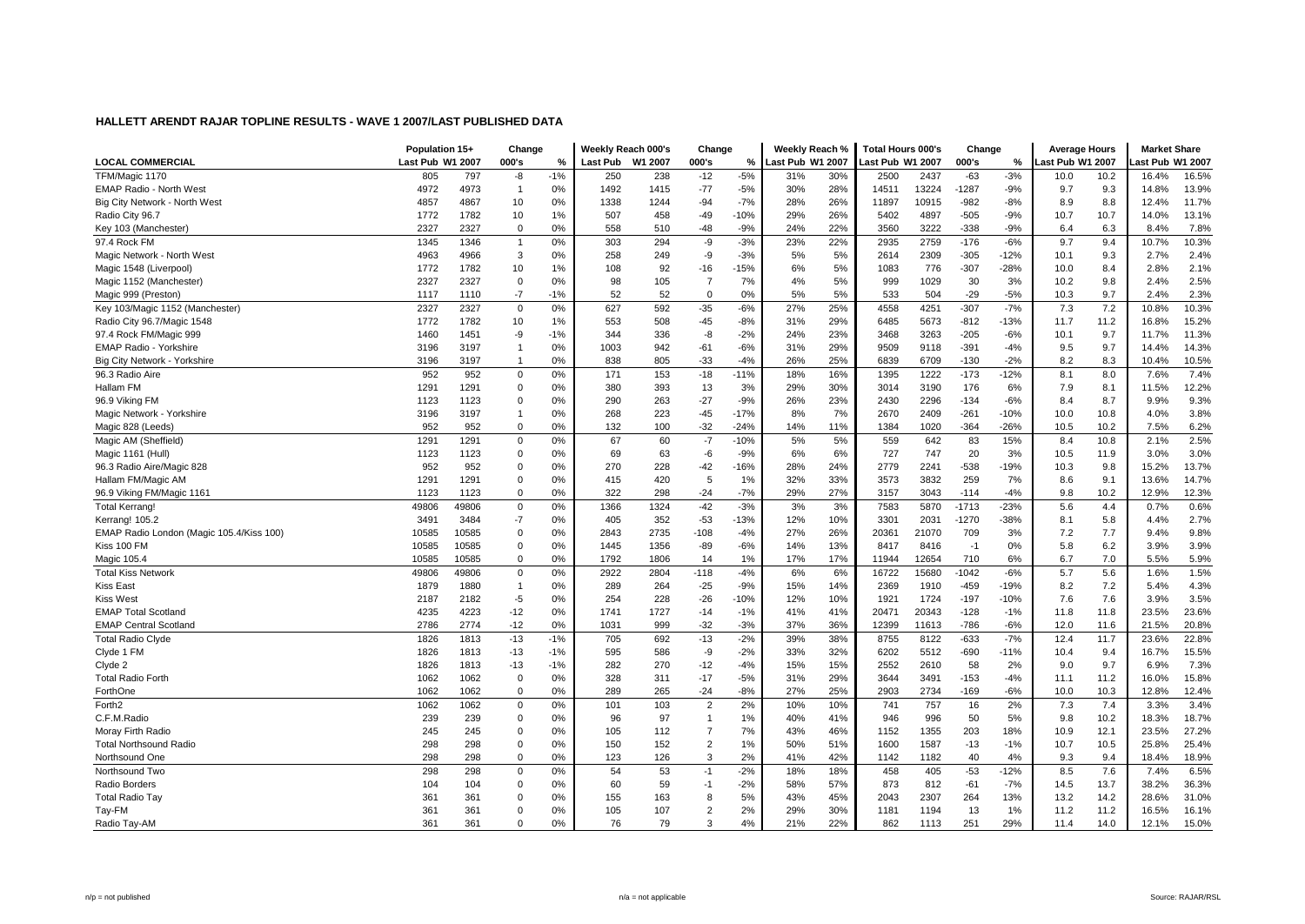|                                      | Population 15+   |       | Change         |       | Weekly Reach 000's |         | Change         |        | Weekly Reach %   |                                | <b>Total Hours 000's</b> |        | Change  |        | <b>Average Hours</b> |      | <b>Market Share</b> |                   |
|--------------------------------------|------------------|-------|----------------|-------|--------------------|---------|----------------|--------|------------------|--------------------------------|--------------------------|--------|---------|--------|----------------------|------|---------------------|-------------------|
| <b>LOCAL COMMERCIAL</b>              | Last Pub W1 2007 |       | 000's          | %     | Last Pub           | W1 2007 | 000's          | %      | Last Pub W1 2007 |                                | ast Pub W1 2007          |        | 000's   | %      | ast Pub W1 2007      |      | ast Pub W1 2007     |                   |
| West Sound (inc. West FM)            | 382              | 382   | $\Omega$       | 0%    | 159                | 159     | $\Omega$       | 0%     | 42%              | 42%                            | 1588                     | 1660   | 72      | 5%     | 10.0                 | 10.5 | 26.2%               | 27.4%             |
| Downtown Radio (DTR) / Cool FM       | 1351             | 1351  | 0              | 0%    | 522                | 533     | 11             | 2%     | 39%              | 39%                            | 5213                     | 5460   | 247     | 5%     | 10.0                 | 10.2 | 19.0%               | 19.7%             |
| Cool FM                              | 924              | 924   | 0              | 0%    | 320                | 327     | $\overline{7}$ | 2%     | 35%              | 35%                            | 2957                     | 3021   | 64      | 2%     | 9.2                  | 9.2  | 15.3%               | 15.3%             |
| Downtown Radio (DTR)                 | 1351             | 1351  | 0              | 0%    | 263                | 256     | $-7$           | $-3%$  | 20%              | 19%                            | 2256                     | 2439   | 183     | 8%     | 8.6                  | 9.5  | 8.2%                | 8.8%              |
| Wave 105 FM                          | 1810             | 1810  | 0              | 0%    | 386                | 375     | $-11$          | $-3%$  | 21%              | 21%                            | 3715                     | 3613   | -102    | $-3%$  | 9.6                  | 9.6  | 9.1%                | 8.8%              |
| 3FM                                  | 65               | 65    | 0              | 0%    | 17                 | 17      | $\Omega$       | 0%     | 26%              | 27%                            | 223                      | 212    | $-11$   | $-5%$  | 13.2                 | 12.3 | 14.1%               | 13.2%             |
| <b>Total GCap Media UK</b>           | 49806            | 49806 | 0              | 0%    | 15006              | 15176   | 170            | 1%     | 30%              | 30%                            | 142663                   | 137546 | $-5117$ | $-4%$  | 9.5                  | 9.1  | 13.5%               | 13.1%             |
| GCap Media - National Brands Total   | 49806            | 49806 | $\mathbf 0$    | 0%    | 9132               | 9199    | 67             | 1%     | 18%              | 18%                            | 73662                    | 70992  | $-2670$ | $-4%$  | 8.1                  | 7.7  | 7.0%                | 6.8%              |
| Classic FM                           | 49806            | 49806 | 0              | 0%    | 5757               | 6031    | 274            | 5%     | 12%              | 12%                            | 44503                    | 44233  | $-270$  | $-1%$  | 7.7                  | 7.3  | 4.2%                | 4.2%              |
| Capital Disney                       | 49806            | 49806 | 0              | 0%    | 52                 | 70      | 18             | 35%    | $*$ %            | $*$ %                          | 261                      | 257    | $-4$    | $-2%$  | 5.1                  | 3.7  | $*9/6$              | $*$ %             |
| Chill                                | 49806            | 49806 | 0              | 0%    | 134                | 187     | 53             | 40%    | $*$ %            | $\star\mathrm{o}_{\mathrm{6}}$ | 720                      | 820    | 100     | 14%    | 5.4                  | 4.4  | 0.1%                | 0.1%              |
| Core                                 | 49806            | 49806 | 0              | 0%    | 98                 | 118     | 20             | 20%    | $*$ %            | $*$ %                          | 271                      | 383    | 112     | 41%    | 2.8                  | 3.3  | $*$ %               | $*$ %             |
| Fun Radio                            | 49806            | 49806 | $\mathbf 0$    | 0%    | 37                 | 37      | $\Omega$       | 0%     | $*9/6$           | $*9/6$                         | 149                      | 115    | $-34$   | $-23%$ | 4.0                  | 3.1  | $*$ %               | $*$ %             |
| Life                                 | 49806            | 49806 | 0              | 0%    | 77                 | 67      | $-10$          | $-13%$ | $*$ %            | $*$ %                          | 359                      | 449    | 90      | 25%    | 4.7                  | 6.7  | $*$ %               | $*_{\frac{6}{6}}$ |
| Planet Rock                          | 49806            | 49806 | $\mathbf 0$    | 0%    | 424                | 498     | 74             | 17%    | 1%               | 1%                             | 2363                     | 2444   | 81      | 3%     | 5.6                  | 4.9  | 0.2%                | 0.2%              |
| Total Choice (UK)                    | 49806            | 49806 | $\mathbf 0$    | 0%    | 685                | 600     | $-85$          | $-12%$ | 1%               | 1%                             | 6682                     | 3930   | $-2752$ | $-41%$ | 9.8                  | 6.5  | 0.6%                | 0.4%              |
| GCap Media Gold Networks UK          | 49806            | 49806 | 0              | 0%    | 1830               | 1687    | $-143$         | $-8%$  | 4%               | 3%                             | 14573                    | 12320  | $-2253$ | $-15%$ | 8.0                  | 7.3  | 1.4%                | 1.2%              |
| <b>Total Capital Gold Network UK</b> | 49806            | 49806 | 0              | 0%    | 1180               | 1070    | $-110$         | $-9%$  | 2%               | 2%                             | 7493                     | 6470   | $-1023$ | $-14%$ | 6.4                  | 6.0  | 0.7%                | 0.6%              |
| <b>Total Classic Gold Network UK</b> | 49806            | 49806 | 0              | 0%    | 701                | 681     | $-20$          | $-3%$  | 1%               | 1%                             | 7080                     | 5851   | $-1229$ | $-17%$ | 10.1                 | 8.6  | 0.7%                | 0.6%              |
| GCap Media - Local Brands Total      | 34267            | 34270 | 3              | 0%    | 9268               | 9308    | 40             | 0%     | 27%              | 27%                            | 90283                    | 85331  | $-4952$ | $-5%$  | 9.7                  | 9.2  | 12.3%               | 11.7%             |
| The One Network                      | 28669            | 28664 | $-5$           | 0%    | 7244               | 7366    | 122            | 2%     | 25%              | 26%                            | 65675                    | 64318  | $-1357$ | $-2%$  | 9.1                  | 8.7  | 10.5%               | 10.4%             |
| Beacon FM                            | 1287             | 1287  | 0              | 0%    | 268                | 267     | $-1$           | 0%     | 21%              | 21%                            | 2277                     | 2161   | $-116$  | $-5%$  | 8.5                  | 8.1  | 8.1%                | 7.4%              |
| 96.4 BRMB                            | 2029             | 2029  | 0              | 0%    | 453                | 428     | $-25$          | $-6%$  | 22%              | 21%                            | 3354                     | 3441   | 87      | 3%     | 7.4                  | 8.0  | 7.1%                | 7.4%              |
| The Buzz 97.1 FM                     | 411              | 411   | 0              | 0%    | 35                 | 39      | $\overline{4}$ | 11%    | 8%               | 9%                             | 150                      | 235    | 85      | 57%    | 4.3                  | 6.1  | 1.7%                | 2.9%              |
| 95.8 Capital Radio                   | 10585            | 10585 | $\mathbf 0$    | 0%    | 1463               | 1623    | 160            | 11%    | 14%              | 15%                            | 0120                     | 9919   | $-201$  | $-2%$  | 6.9                  | 6.1  | 4.7%                | 4.6%              |
| Champion 103 FM                      | 119              | 119   | 0              | 0%    | 40                 | 37      | $-3$           | $-8%$  | 33%              | 31%                            | 545                      | 469    | $-76$   | $-14%$ | 13.8                 | 12.8 | 19.1%               | 17.6%             |
| 96.9 Chiltern FM (Bedford)           | 335              | 335   | 0              | 0%    | 97                 | 98      | $\mathbf 1$    | 1%     | 29%              | 29%                            | 992                      | 847    | $-145$  | $-15%$ | 10.3                 | 8.6  | 13.7%               | 12.3%             |
| 97.6 Chiltern FM (Dunstable/Luton)   | 682              | 682   | 0              | 0%    | 171                | 159     | $-12$          | $-7%$  | 25%              | 23%                            | 1449                     | 1205   | $-244$  | $-17%$ | 8.5                  | 7.6  | 10.3%               | 8.8%              |
| Coast 96.3                           | 235              | 235   | $\mathbf 0$    | 0%    | 47                 | 51      | $\overline{4}$ | 9%     | 20%              | 22%                            | 351                      | 393    | 42      | 12%    | 7.4                  | 7.7  | 7.0%                | 8.0%              |
| 2CR FM                               | 577              | 577   | $\mathbf 0$    | 0%    | 143                | 132     | $-11$          | $-8%$  | 25%              | 23%                            | 1119                     | 981    | $-138$  | $-12%$ | 7.8                  | 7.4  | 8.7%                | 7.0%              |
| Essex FM (inc. Ten-17 FM)            | 1159             | 1159  | $\mathbf 0$    | 0%    | 308                | 309     | $\mathbf{1}$   | 0%     | 27%              | 27%                            | 3433                     | 3445   | 12      | 0%     | 11.1                 | 11.1 | 12.4%               | 12.6%             |
| <b>FOX FM</b>                        | 575              | 570   | $-5$           | $-1%$ | 174                | 169     | $-5$           | $-3%$  | 30%              | 30%                            | 1692                     | 1346   | $-346$  | $-20%$ | 9.7                  | 8.0  | 13.2%               | 10.6%             |
| 102.7 Hereward FM                    | 376              | 376   | 0              | 0%    | 109                | 105     | $-4$           | $-4%$  | 29%              | 28%                            | 789                      | 763    | $-26$   | $-3%$  | 7.2                  | 7.3  | 9.2%                | 8.9%              |
| Horizon Radio                        | 227              | 227   | 0              | 0%    | 68                 | 73      | 5              | 7%     | 30%              | 32%                            | 654                      | 794    | 140     | 21%    | 9.7                  | 10.9 | 14.0%               | 16.8%             |
| Gemini FM Total                      | 508              | 508   | 0              | 0%    | 168                | 173     | 5              | 3%     | 33%              | 34%                            | 1882                     | 1775   | -107    | -6%    | 11.2                 | 10.3 | 16.6%               | 15.8%             |
| Gemini East                          | 286              | 286   | $\mathbf 0$    | 0%    | 88                 | 100     | 12             | 14%    | 31%              | 35%                            | 938                      | 1014   | 76      | 8%     | 10.7                 | 10.2 | 14.7%               | 15.7%             |
| Gemini West                          | 222              | 222   | 0              | 0%    | 80                 | 73      | $-7$           | $-9%$  | 36%              | 33%                            | 943                      | 761    | $-182$  | $-19%$ | 11.8                 | 10.4 | 19.1%               | 15.9%             |
| <b>GWR FM</b>                        | 1319             | 1319  | 0              | 0%    | 368                | 350     | $-18$          | $-5%$  | 28%              | 27%                            | 3999                     | 3954   | $-45$   | $-1%$  | 10.9                 | 11.3 | 13.0%               | 13.3%             |
| Invicta FM                           | 1140             | 1140  | 0              | 0%    | 411                | 392     | $-19$          | $-5%$  | 36%              | 34%                            | 4359                     | 3632   | $-727$  | $-17%$ | 10.6                 | 9.3  | 15.1%               | 12.8%             |
| Lantern FM 96.2 and 97.3             | 130              | 130   | 0              | 0%    | 57                 | 58      | $\mathbf{1}$   | 2%     | 44%              | 45%                            | 730                      | 788    | 58      | 8%     | 12.8                 | 13.5 | 21.3%               | 22.9%             |
| 105.4 Leicester Sound FM             | 615              | 623   | 8              | 1%    | 151                | 154     | 3              | 2%     | 25%              | 25%                            | 1183                     | 1209   | 26      | 2%     | 7.8                  | 7.8  | 9.6%                | 9.8%              |
| Marcher Sound (formerly MFM 103.4)   | 364              | 364   | 0              | 0%    | 69                 | 57      | $-12$          | $-17%$ | 19%              | 16%                            | 647                      | 789    | 142     | 22%    | 9.4                  | 13.8 | 8.6%                | 10.1%             |
| Mercia FM                            | 664              | 656   | -8             | $-1%$ | 149                | 151     | $\overline{2}$ | 1%     | 22%              | 23%                            | 1147                     | 1207   | 60      | 5%     | 7.7                  | 8.0  | 8.5%                | 9.4%              |
| Mercury FM (Herts)                   | 317              | 317   | $\mathbf 0$    | 0%    | 34                 | 33      | $-1$           | $-3%$  | 11%              | 11%                            | 225                      | 332    | 107     | 48%    | 6.6                  | 9.9  | 3.1%                | 4.8%              |
| Mercury FM (Surrey & Sussex)         | 418              | 418   | 0              | 0%    | 66                 | 71      | 5              | 8%     | 16%              | 17%                            | 571                      | 499    | $-72$   | $-13%$ | 8.7                  | 7.0  | 6.4%                | 5.5%              |
| Northants 96                         | 494              | 494   | 0              | 0%    | 125                | 134     | 9              | 7%     | 25%              | 27%                            | 1120                     | 1324   | 204     | 18%    | 8.9                  | 9.9  | 10.7%               | 12.6%             |
| <b>Orchard FM</b>                    | 335              | 336   | $\mathbf{1}$   | 0%    | 123                | 123     | $\Omega$       | 0%     | 37%              | 37%                            | 1321                     | 1356   | 35      | 3%     | 10.7                 | 11.0 | 15.7%               | 16.1%             |
| 97 FM Plymouth Sound                 | 328              | 330   | $\overline{2}$ | 1%    | 100                | 100     | $\Omega$       | 0%     | 30%              | 30%                            | 917                      | 818    | $-99$   | $-11%$ | 9.2                  | 8.2  | 13.1%               | 12.3%             |
| 103.2 Power FM                       | 1088             | 1088  | 0              | 0%    | 253                | 254     |                | 0%     | 23%              | 23%                            | 1994                     | 2377   | 383     | 19%    | 7.9                  | 9.4  | 8.1%                | 9.7%              |
| Q103                                 | 379              | 375   | $-4$           | $-1%$ | 103                | 98      | -5             | $-5%$  | 27%              | 26%                            | 739                      | 742    | 3       | 0%     | 7.2                  | 7.6  | 9.5%                | 9.7%              |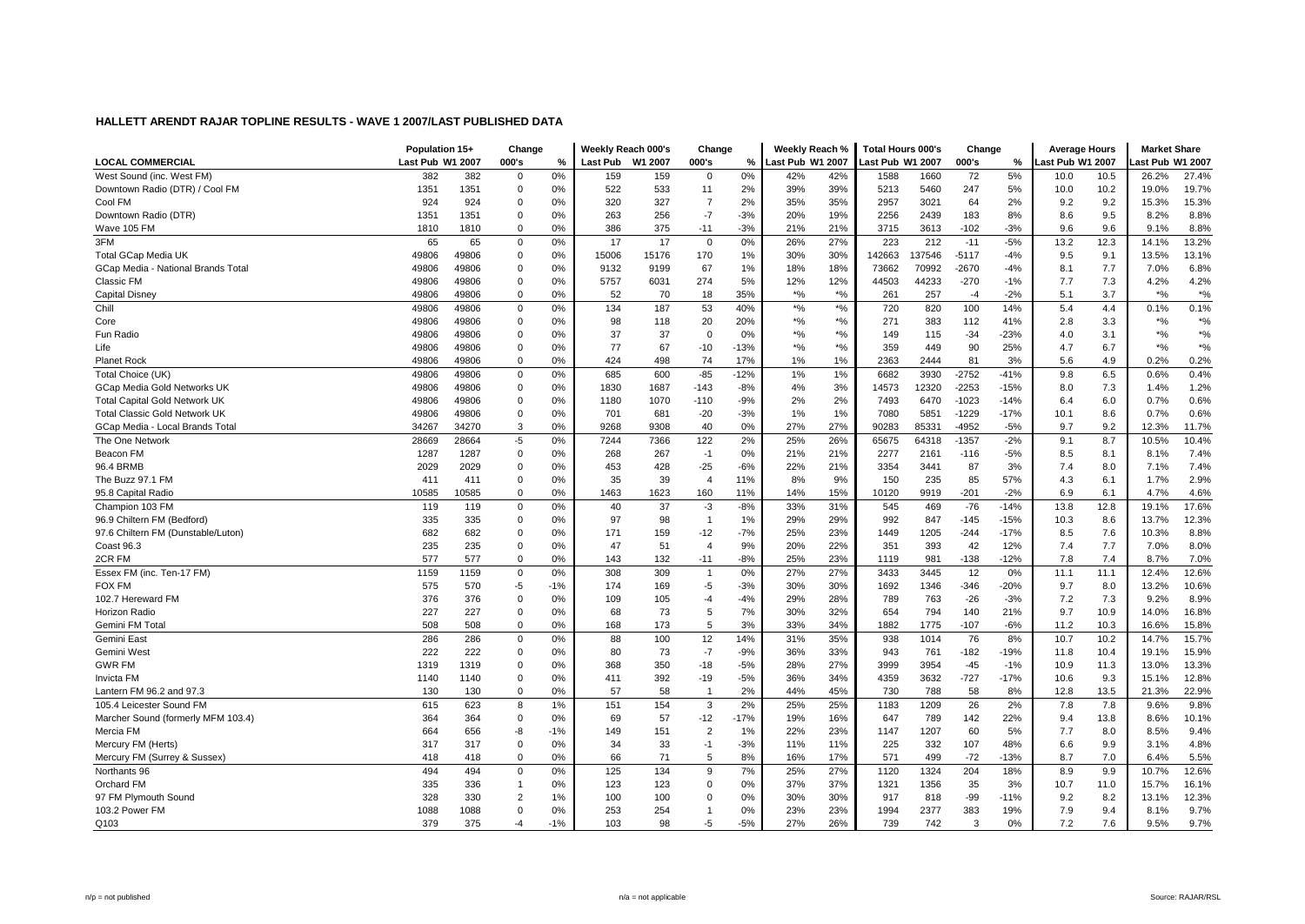|                                                     | Population 15+   |       | Change         |       | Weekly Reach 000's |                | Change         |        | Weekly Reach %   |           | <b>Total Hours 000's</b> |      | Change  |        | <b>Average Hours</b> |      | <b>Market Share</b> |       |
|-----------------------------------------------------|------------------|-------|----------------|-------|--------------------|----------------|----------------|--------|------------------|-----------|--------------------------|------|---------|--------|----------------------|------|---------------------|-------|
| <b>LOCAL COMMERCIAL</b>                             | Last Pub W1 2007 |       | 000's          | %     | Last Pub           | W1 2007        | 000's          | $\%$   | Last Pub W1 2007 |           | ast Pub W1 2007          |      | 000's   | $\%$   | ast Pub W1 2007      |      | ast Pub W1 2007.    |       |
| Radio Broadland                                     | 623              | 623   | $\mathbf 0$    | 0%    | 194                | 190            | $-4$           | $-2%$  | 31%              | 31%       | 2019                     | 2039 | 20      | 1%     | 10.4                 | 10.7 | 13.7%               | 13.3% |
| RAM FM                                              | 585              | 586   | $\overline{1}$ | 0%    | 126                | 123            | $-3$           | $-2%$  | 22%              | 21%       | 1274                     | 1296 | 22      | 2%     | 10.1                 | 10.6 | 9.3%                | 9.7%  |
| Red Dragon                                          | 929              | 929   | 0              | 0%    | 302                | 301            | $-1$           | 0%     | 32%              | 32%       | 2917                     | 3276 | 359     | 12%    | 9.7                  | 10.9 | 14.2%               | 15.3% |
| 102.4 Severn Sound FM                               | 378              | 378   | 0              | 0%    | 108                | 103            | $-5$           | $-5%$  | 29%              | 27%       | 885                      | 939  | 54      | 6%     | 8.2                  | 9.1  | 10.6%               | 11.7% |
| <b>SGR FM Total</b>                                 | 625              | 619   | -6             | $-1%$ | 176                | 176            | $\Omega$       | 0%     | 28%              | 28%       | 1540                     | 1348 | $-192$  | $-12%$ | 8.7                  | 7.7  | 9.6%                | 8.7%  |
| <b>SGR FM</b>                                       | 513              | 507   | -6             | $-1%$ | 122                | 132            | 10             | 8%     | 24%              | 26%       | 870                      | 968  | 98      | 11%    | 7.1                  | 7.3  | 6.7%                | 7.7%  |
| <b>SGR Colchester</b>                               | 162              | 162   | 0              | 0%    | 52                 | 51             | $-1$           | $-2%$  | 32%              | 31%       | 499                      | 496  | $-3$    | $-1%$  | 9.6                  | 9.8  | 13.4%               | 12.9% |
| Southern FM                                         | 954              | 958   | 4              | 0%    | 328                | 358            | 30             | 9%     | 34%              | 37%       | 3384                     | 3585 | 201     | 6%     | 10.3                 | 10.0 | 15.2%               | 15.6% |
| South Hams Radio                                    | 68               | 68    | 0              | 0%    | 14                 | 13             | $-1$           | $-7%$  | 21%              | 19%       | 132                      | 118  | $-14$   | $-11%$ | 9.2                  | 8.9  | 8.5%                | 7.8%  |
| 2-TEN FM                                            | 689              | 689   | 0              | 0%    | 236                | 217            | $-19$          | $-8%$  | 34%              | 31%       | 1498                     | 1549 | 51      | 3%     | 6.4                  | 7.1  | 10.5%               | 11.0% |
| 96 Trent FM                                         | 1084             | 1084  | 0              | 0%    | 271                | 277            | 6              | 2%     | 25%              | 26%       | 3173                     | 2289 | $-884$  | $-28%$ | 11.7                 | 8.3  | 13.3%               | 10.0% |
| Wyvern FM                                           | 480              | 481   | $\mathbf{1}$   | 0%    | 94                 | 93             | $-1$           | $-1%$  | 20%              | 19%       | 763                      | 805  | 42      | 6%     | 8.1                  | 8.7  | 7.7%                | 8.6%  |
| Choice FM London                                    | 10585            | 10585 | 0              | 0%    | 595                | 486            | $-109$         | $-18%$ | 6%               | 5%        | 5974                     | 3433 | $-2541$ | $-43%$ | 10.0                 | 7.1  | 2.8%                | 1.6%  |
| Ocean                                               | 970              | 970   | 0              | 0%    | 198                | 176            | $-22$          | $-11%$ | 20%              | 18%       | 1078                     | 1324 | 246     | 23%    | 5.5                  | 7.5  | 5.0%                | 6.2%  |
| GCap Media Gold Networks Combined                   | 28398            | 28392 | -6             | 0%    | 1456               | 1306           | $-150$         | $-10%$ | 5%               | 5%        | 11958                    | 9851 | $-2107$ | $-18%$ | 8.2                  | 7.5  | 2.0%                | 1.6%  |
| Capital Gold Network                                | 18503            | 18508 | 5              | 0%    | 971                | 856            | $-115$         | $-12%$ | 5%               | 5%        | 6324                     | 5347 | $-977$  | $-15%$ | 6.5                  | 6.2  | 1.6%                | 1.4%  |
| Capital Gold Birmingham                             | 2029             | 2029  | 0              | 0%    | 57                 | 46             | $-11$          | $-19%$ | 3%               | 2%        | 694                      | 329  | $-365$  | $-53%$ | 12.1                 | 7.1  | 1.5%                | 0.7%  |
| Capital Gold Hampshire                              | 1088             | 1088  | 0              | 0%    | 39                 | 37             | $-2$           | $-5%$  | 4%               | 3%        | 455                      | 367  | $-88$   | $-19%$ | 11.8                 | 10.0 | 1.8%                | 1.5%  |
| Capital Gold Kent                                   | 1140             | 1140  | $\mathbf 0$    | 0%    | 49                 | 36             | $-13$          | $-27%$ | 4%               | 3%        | 428                      | 382  | $-46$   | $-11%$ | 8.8                  | 10.5 | 1.5%                | 1.4%  |
| Capital Gold Londor                                 | 10585            | 10585 | $\mathbf 0$    | 0%    | 712                | 551            | $-161$         | $-23%$ | 7%               | 5%        | 3030                     | 2536 | $-494$  | $-16%$ | 4.3                  | 4.6  | 1.4%                | 1.2%  |
| Capital Gold Manchester                             | 2299             | 2303  | $\overline{4}$ | 0%    | 65                 | 65             | $\Omega$       | 0%     | 3%               | 3%        | 579                      | 663  | 84      | 15%    | 8.9                  | 10.2 | 1.4%                | 1.6%  |
| <b>Capital Gold Sussex</b>                          | 954              | 958   | $\overline{4}$ | 0%    | 35                 | 29             | -6             | $-17%$ | 4%               | 3%        | 292                      | 150  | $-142$  | $-49%$ | 8.4                  | 5.1  | 1.3%                | 0.7%  |
| Capital Gold South East Wales                       | 929              | 929   | 0              | 0%    | 30                 | 31             | $\mathbf{1}$   | 3%     | 3%               | 3%        | 549                      | 406  | $-143$  | $-26%$ | 18.2                 | 13.2 | 2.7%                | 1.9%  |
| <b>Classic Gold Network</b>                         | 12802            | 12791 | $-11$          | 0%    | 494                | 459            | $-35$          | $-7%$  | 4%               | 4%        | 5634                     | 4504 | $-1130$ | $-20%$ | 11.4                 | 9.8  | 2.0%                | 1.6%  |
| <b>Classic Gold Amber Total</b>                     | 1116             | 1110  | -6             | $-1%$ | 52                 | 47             | $-5$           | $-10%$ | 5%               | 4%        | 441                      | 431  | $-10$   | $-2%$  | 8.4                  | 9.1  | 1.6%                | 1.6%  |
| Classic Gold Amber (Norfolk)                        | 623              | 623   | 0              | 0%    | 32                 | 28             | $-4$           | $-13%$ | 5%               | 4%        | 277                      | 264  | $-13$   | $-5%$  | 8.6                  | 9.5  | 1.9%                | 1.7%  |
| Classic Gold Amber (Suffolk)                        | 513              | 507   | -6             | $-1%$ | 22                 | 20             | $-2$           | $-9%$  | 4%               | 4%        | 175                      | 169  | -6      | $-3%$  | 8.0                  | 8.3  | 1.3%                | 1.3%  |
| Classic Gold Bedford (792)                          | 605              | 605   | 0              | 0%    | 17                 | 20             | 3              | 18%    | 3%               | 3%        | 185                      | 176  | -9      | $-5%$  | 10.6                 | 8.6  | 1.5%                | 1.4%  |
| Classic Gold Berkshire (1431/1485)                  | 689              | 689   | 0              | 0%    | 20                 | 14             | -6             | $-30%$ | 3%               | 2%        | 192                      | 135  | $-57$   | $-30%$ | 9.8                  | 9.7  | 1.4%                | 1.0%  |
| Classic Gold Bristol/Bath/Wiltshire (1260/936/1161) | 1319             | 1319  | 0              | 0%    | 77                 | 57             | $-20$          | $-26%$ | 6%               | 4%        | 1439                     | 846  | $-593$  | $-41%$ | 18.8                 | 14.7 | 4.7%                | 2.8%  |
| Classic Gold Coventry (1359)                        | 664              | 656   | -8             | $-1%$ | 27                 | 26             | $-1$           | $-4%$  | 4%               | 4%        | 341                      | 277  | $-64$   | $-19%$ | 12.6                 | 10.7 | 2.5%                | 2.2%  |
| Classic Gold Crawley (1521)                         | 418              | 418   | 0              | 0%    | 3                  | $\overline{1}$ | $-2$           | $-67%$ | 1%               | $\star$ % | $\overline{7}$           | 5    | $-2$    | $-29%$ | 2.7                  | 3.6  | 0.1%                | 0.1%  |
| Classic Gold Derby (GEM)                            | 585              | 586   | $\overline{1}$ | 0%    | 33                 | 24             | -9             | $-27%$ | 6%               | 4%        | 352                      | 202  | $-150$  | $-43%$ | 10.8                 | 8.3  | 2.6%                | 1.5%  |
| Classic Gold Devon (666/954)                        | 508              | 508   | 0              | 0%    | 32                 | 19             | $-13$          | $-41%$ | 6%               | 4%        | 254                      | 201  | $-53$   | $-21%$ | 7.8                  | 10.6 | 2.2%                | 1.8%  |
| Classic Gold Dorset (828)                           | 577              | 577   | 0              | 0%    | 20                 | 29             | 9              | 45%    | 4%               | 5%        | 195                      | 181  | $-14$   | $-7%$  | 9.6                  | 6.3  | 1.5%                | 1.3%  |
| Classic Gold Essex (1359/1431)                      | 1159             | 1159  | 0              | 0%    | 26                 | 25             | $-1$           | $-4%$  | 2%               | 2%        | 293                      | 263  | $-30$   | $-10%$ | 11.3                 | 10.4 | 1.1%                | 1.0%  |
| Classic Gold Gloucester (774)                       | 378              | 378   | 0              | 0%    | 18                 | 20             | $\overline{2}$ | 11%    | 5%               | 5%        | 155                      | 205  | 50      | 32%    | 8.5                  | 10.4 | 1.9%                | 2.5%  |
| Classic Gold Luton (828)                            | 997              | 997   | 0              | 0%    | 27                 | 26             | $-1$           | $-4%$  | 3%               | 3%        | 236                      | 229  | $-7$    | $-3%$  | 8.8                  | 8.7  | 1.1%                | 1.1%  |
| Classic Gold Marcher (1260)                         | 364              | 364   | 0              | 0%    | 22                 | 19             | $-3$           | $-14%$ | 6%               | 5%        | 244                      | 160  | $-84$   | $-34%$ | 11.0                 | 8.5  | 3.3%                | 2.0%  |
| Classic Gold Northampton (1557)                     | 494              | 494   | $\mathbf 0$    | 0%    | 23                 | 28             | 5              | 22%    | 5%               | 6%        | 128                      | 163  | 35      | 27%    | 5.5                  | 5.9  | 1.2%                | 1.5%  |
| Classic Gold Nottingham (GEM)                       | 1084             | 1084  | 0              | 0%    | 42                 | 44             | $\overline{2}$ | 5%     | 4%               | 4%        | 516                      | 427  | $-89$   | $-17%$ | 12.3                 | 9.8  | 2.2%                | 1.9%  |
| Classic Gold Peterborough (1332)                    | 548              | 548   | 0              | 0%    | 36                 | 30             | -6             | $-17%$ | 7%               | 6%        | 370                      | 333  | $-37$   | $-10%$ | 10.3                 | 10.9 | 2.9%                | 2.7%  |
| Classic Gold Plymouth (1152)                        | 328              | 330   | $\overline{2}$ | 1%    | 6                  | 9              | 3              | 50%    | 2%               | 3%        | 77                       | 113  | 36      | 47%    | 12.0                 | 12.2 | 1.1%                | 1.7%  |
| Classic Gold Wolverhampton (990/1017)               | 1287             | 1287  | $\mathbf 0$    | 0%    | 35                 | 32             | $-3$           | $-9%$  | 3%               | 2%        | 383                      | 240  | $-143$  | $-37%$ | 11.1                 | 7.5  | 1.4%                | 0.8%  |
| Total XFM (UK)                                      | 49806            | 49806 | $\mathbf 0$    | 0%    | 1130               | 1157           | 27             | 2%     | 2%               | 2%        | 7296                     | 6769 | $-527$  | $-7%$  | 6.5                  | 5.9  | 0.7%                | 0.6%  |
| XFM 104.9                                           | 10585            | 10585 | $\mathbf 0$    | 0%    | 479                | 630            | 151            | 32%    | 5%               | 6%        | 2736                     | 3946 | 1210    | 44%    | 5.7                  | 6.3  | 1.3%                | 1.8%  |
| <b>XFM Manchester</b>                               | 2742             | 2743  | $\mathbf{1}$   | 0%    | 133                | 113            | $-20$          | $-15%$ | 5%               | 4%        | 858                      | 579  | $-279$  | $-33%$ | 6.4                  | 5.1  | 1.7%                | 1.2%  |
| <b>XFM Scotland</b>                                 | 2657             | 2664  | $\overline{7}$ | 0%    | 294                | 282            | $-12$          | $-4%$  | 11%              | 11%       | 2468                     | 1624 | $-844$  | $-34%$ | 8.4                  | 5.8  | 4.4%                | 3.0%  |
| <b>XFM Scotland (East)</b>                          | 1146             | 1133  | $-13$          | $-1%$ | 119                | 123            | $\overline{4}$ | 3%     | 10%              | 11%       | 977                      | 656  | $-321$  | $-33%$ | 8.2                  | 5.3  | 4.0%                | 2.8%  |
| <b>XFM Scotland (West)</b>                          | 1667             | 1665  | $-2$           | 0%    | 192                | 177            | $-15$          | $-8%$  | 12%              | 11%       | 1699                     | 1040 | $-659$  | $-39%$ | 8.9                  | 5.9  | 4.9%                | 3.1%  |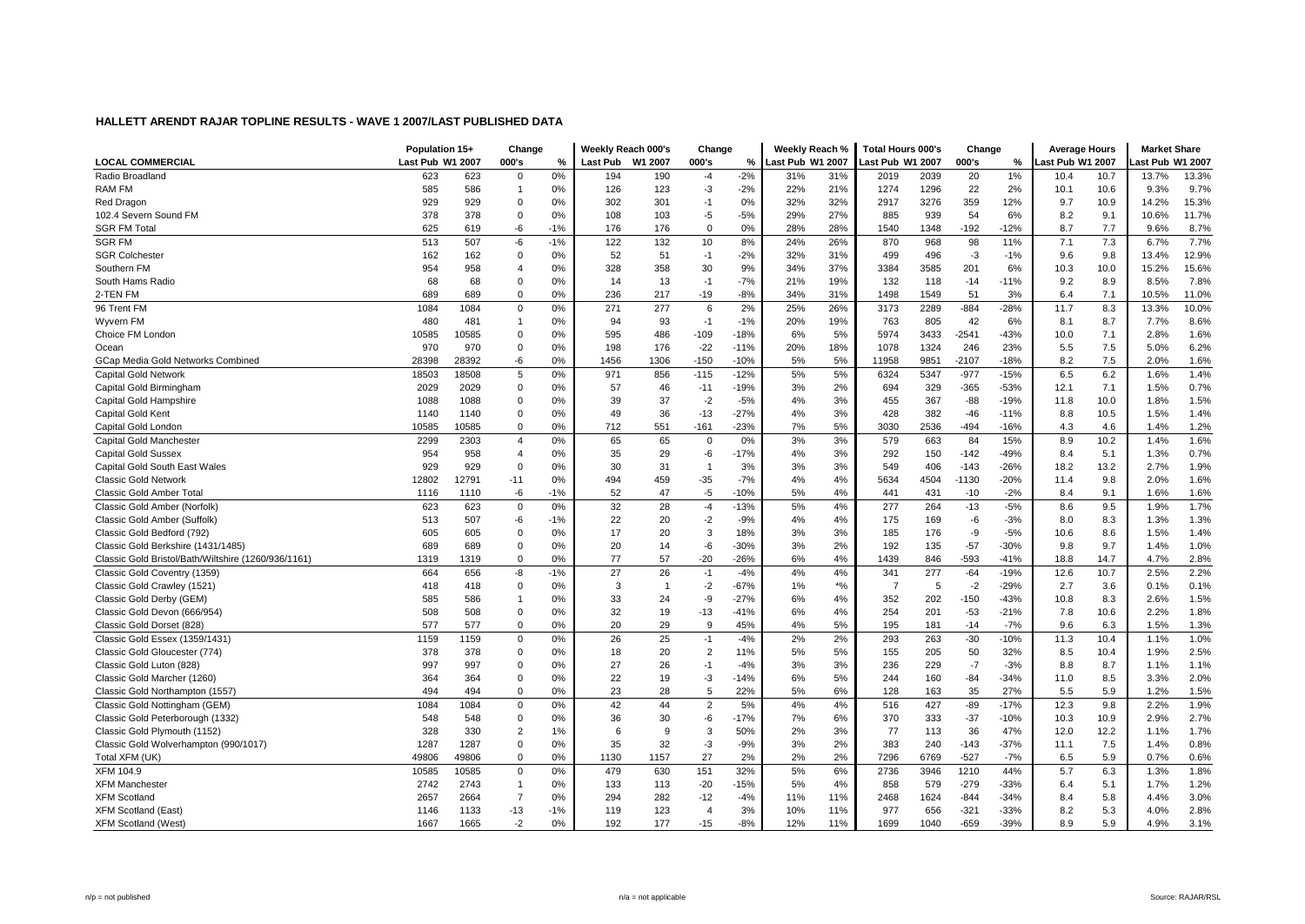|                                                                  | Population 15+   |       | Change         |       | Weekly Reach 000's |         | Change         |        | Weekly Reach %   |     | Total Hours 000's |       | Change  |        | <b>Average Hours</b> |      | <b>Market Share</b> |       |
|------------------------------------------------------------------|------------------|-------|----------------|-------|--------------------|---------|----------------|--------|------------------|-----|-------------------|-------|---------|--------|----------------------|------|---------------------|-------|
| <b>LOCAL COMMERCIAL</b>                                          | Last Pub W1 2007 |       | 000's          | %     | Last Pub           | W1 2007 | 000's          | %      | Last Pub W1 2007 |     | ast Pub W1 2007   |       | 000's   | %      | ast Pub W1 2007      |      | ast Pub W1 2007.    |       |
| <b>Total GMG Radio</b>                                           | 49806            | 49806 | $\mathbf{0}$   | 0%    | 4275               | 4788    | 513            | 12%    | 9%               | 10% | 39324             | 48038 | 8714    | 22%    | 9.2                  | 10.0 | 3.7%                | 4.6%  |
| <b>Total Real Radio/Century FM</b>                               | 49806            | 49806 | $\mathbf 0$    | 0%    | 2995               | 2671    | $-324$         | $-11%$ | 6%               | 5%  | 28898             | 26087 | $-2811$ | $-10%$ | 9.6                  | 9.8  | 2.7%                | 2.5%  |
| GMG Radio North West (Century FM (North West)/Smooth FM (North \ | n/p              | 5405  | n/a            | n/a   | n/p                | 1085    | n/a            | n/a    | n/p              | 20% | n/p               | 9788  | n/a     | n/a    | n/p                  | 9.0  | n/p                 | 9.6%  |
| Century FM (North East/North West)                               | 7279             | 7256  | $-23$          | 0%    | 1205               | 1114    | $-91$          | $-8%$  | 17%              | 15% | 9478              | 8750  | $-728$  | $-8%$  | 7.9                  | 7.9  | 6.7%                | 6.3%  |
| Century FM (North East)                                          | 2135             | 2121  | $-14$          | $-1%$ | 466                | 453     | $-13$          | $-3%$  | 22%              | 21% | 4313              | 3959  | $-354$  | $-8%$  | 9.3                  | 8.7  | 10.9%               | 10.2% |
| Century FM (North East) - North                                  | 1394             | 1387  | $-7$           | $-1%$ | 267                | 255     | $-12$          | $-4%$  | 19%              | 18% | 2724              | 2380  | $-344$  | $-13%$ | 10.2                 | 9.3  | 10.6%               | 9.4%  |
| Century FM (North East) - South                                  | 799              | 791   | -8             | $-1%$ | 213                | 211     | $-2$           | $-1%$  | 27%              | 27% | 1786              | 1806  | 20      | 1%     | 8.4                  | 8.5  | 11.8%               | 12.3% |
| Century FM (North West)                                          | 5144             | 5125  | -19            | 0%    | 772                | 554     | $-218$         | $-28%$ | 15%              | 11% | 5649              | 4310  | -1339   | $-24%$ | 7.3                  | 7.8  | 5.4%                | 4.5%  |
| <b>Total Real Radio</b>                                          | 49806            | 49806 | $\mathbf 0$    | 0%    | 1633               | 1557    | $-76$          | $-5%$  | 3%               | 3%  | 18273             | 17307 | $-966$  | $-5%$  | 11.2                 | 11.1 | 1.7%                | 1.7%  |
| Real Radio (Scotland/Wales/Yorkshire)                            | 7022             | 7030  | 8              | 0%    | 1427               | 1399    | $-28$          | $-2%$  | 20%              | 20% | 16961             | 16314 | $-647$  | $-4%$  | 11.9                 | 11.7 | 11.7%               | 11.5% |
| Real Radio (Scotland)                                            | 2657             | 2664  | $\overline{7}$ | 0%    | 762                | 766     | 4              | 1%     | 29%              | 29% | 9513              | 9523  | 10      | 0%     | 12.5                 | 12.4 | 16.9%               | 17.5% |
| Real Radio (Wales)                                               | 1661             | 1661  | $\mathbf 0$    | 0%    | 327                | 342     | 15             | 5%     | 20%              | 21% | 3823              | 4044  | 221     | 6%     | 11.7                 | 11.8 | 10.5%               | 10.8% |
| Real Radio (Yorkshire)                                           | 2704             | 2705  | $\overline{1}$ | 0%    | 337                | 291     | $-46$          | $-14%$ | 12%              | 11% | 3625              | 2748  | $-877$  | $-24%$ | 10.8                 | 9.4  | 6.9%                | 5.5%  |
| GMG Radio Scotland (Real Radio/96.3 Rock Radio/SAGA 105.2fm)     | n/p              | 2851  | n/a            | n/a   | n/p                | 923     | n/a            | n/a    | n/p              | 32% | n/p               | 11836 | n/a     | n/a    | n/p                  | 12.8 | n/p                 | 20.6% |
| Real Radio (Scotland)/96.3 Rock Radio                            | 2660             | 2667  | $\overline{7}$ | 0%    | 794                | 794     | $\Omega$       | 0%     | 30%              | 30% | 9838              | 9843  | 5       | 0%     | 12.4                 | 12.4 | 17.5%               | 18.0% |
| 96.3 Rock Radio                                                  | 695              | 695   | $\mathsf 0$    | 0%    | 55                 | 49      | -6             | $-11%$ | 8%               | 7%  | 325               | 291   | $-34$   | $-10%$ | 5.9                  | 6.0  | 2.4%                | 2.4%  |
| SAGA Radio Group                                                 | 7314             | 7294  | $-20$          | 0%    | 841                | 864     | 23             | 3%     | 12%              | 12% | 9390              | 10067 | 677     | 7%     | 11.2                 | 11.7 | 6.0%                | 6.5%  |
| Saga 105.2fm                                                     | 1854             | 1833  | $-21$          | $-1%$ | 214                | 185     | $-29$          | $-14%$ | 12%              | 10% | 2242              | 1988  | $-254$  | $-11%$ | 10.5                 | 10.8 | 6.0%                | 5.5%  |
| <b>SAGA Radio Midlands</b>                                       | 5460             | 5461  | $\overline{1}$ | 0%    | 627                | 679     | 52             | 8%     | 11%              | 12% | 7148              | 8079  | 931     | 13%    | 11.4                 | 11.9 | 6.0%                | 6.8%  |
| Saga 105.7fm                                                     | 3484             | 3485  | $\overline{1}$ | 0%    | 421                | 451     | 30             | 7%     | 12%              | 13% | 5102              | 5883  | 781     | 15%    | 12.1                 | 13.0 | 6.6%                | 7.7%  |
| SAGA 106.6fm                                                     | 2032             | 2032  | $\mathbf 0$    | 0%    | 207                | 227     | 20             | 10%    | 10%              | 11% | 2045              | 2196  | 151     | 7%     | 9.9                  | 9.7  | 4.7%                | 5.2%  |
| <b>Total Smooth FM</b>                                           | 49806            | 49806 | $\mathbf 0$    | 0%    | 1540               | 1495    | $-45$          | $-3%$  | 3%               | 3%  | 10251             | 11259 | 1008    | 10%    | 6.7                  | 7.5  | 1.0%                | 1.1%  |
| Smooth FM (London/North West)                                    | 16008            | 15990 | $-18$          | 0%    | 1256               | 1107    | $-149$         | $-12%$ | 8%               | 7%  | 8722              | 9099  | 377     | 4%     | 6.9                  | 8.2  | 2.7%                | 2.9%  |
| Smooth FM (London)                                               | 10585            | 10585 | $\mathbf 0$    | 0%    | 496                | 473     | $-23$          | $-5%$  | 5%               | 4%  | 3262              | 3621  | 359     | 11%    | 6.6                  | 7.7  | 1.5%                | 1.7%  |
| Smooth FM (North West)                                           | 5424             | 5405  | -19            | 0%    | 760                | 634     | $-126$         | $-17%$ | 14%              | 12% | 5460              | 5478  | 18      | 0%     | 7.2                  | 8.6  | 5.0%                | 5.3%  |
| <b>Hertbeat FM</b>                                               | 246              | 246   | $\mathbf 0$    | 0%    | 25                 | 24      | $-1$           | $-4%$  | 10%              | 10% | 147               | 171   | 24      | 16%    | 5.9                  | 7.1  | 2.9%                | 3.3%  |
| Kingdom FM                                                       | 287              | 287   | $\mathbf 0$    | 0%    | 77                 | 78      | $\mathbf{1}$   | 1%     | 27%              | 27% | 877               | 893   | 16      | 2%     | 11.4                 | 11.4 | 13.4%               | 14.4% |
| kmfm Group                                                       | 980              | 980   | $\mathbf 0$    | 0%    | 174                | 192     | 18             | 10%    | 18%              | 20% | 1603              | 1947  | 344     | 21%    | 9.2                  | 10.1 | 6.4%                | 8.0%  |
| kmfm East                                                        | 459              | 459   | $\mathbf 0$    | 0%    | 94                 | 108     | 14             | 15%    | 21%              | 24% | 941               | 1228  | 287     | 30%    | 10.0                 | 11.3 | 8.4%                | 11.1% |
| kmfm West                                                        | 521              | 521   | $\mathbf 0$    | 0%    | 79                 | 84      | 5              | 6%     | 15%              | 16% | 662               | 719   | 57      | 9%     | 8.3                  | 8.6  | 4.8%                | 5.4%  |
| Lincs FM Group                                                   | 1772             | 1773  | $\overline{1}$ | 0%    | 514                | 526     | 12             | 2%     | 29%              | 30% | 5843              | 6207  | 364     | 6%     | 11.4                 | 11.8 | 15.3%               | 17.0% |
| <b>Lincs FM 102.2</b>                                            | 821              | 821   | $\mathbf 0$    | 0%    | 321                | 322     | $\mathbf{1}$   | 0%     | 39%              | 39% | 4021              | 4398  | 377     | 9%     | 12.5                 | 13.7 | 21.2%               | 24.1% |
| South & West Yorkshire (Lincs FM Group)                          | 806              | 806   | $\mathbf 0$    | 0%    | 172                | 182     | 10             | 6%     | 21%              | 23% | 1660              | 1634  | $-26$   | $-2%$  | 9.7                  | 9.0  | 10.2%               | 10.6% |
| Dearne FM                                                        | 198              | 198   | $\mathbf 0$    | 0%    | 62                 | 57      | $-5$           | $-8%$  | 31%              | 29% | 589               | 530   | $-59$   | $-10%$ | 9.6                  | 9.3  | 15.8%               | 14.5% |
| <b>Ridings FM</b>                                                | 267              | 267   | 0              | 0%    | 40                 | 35      | -5             | $-13%$ | 15%              | 13% | 424               | 328   | $-96$   | $-23%$ | 10.5                 | 9.5  | 8.0%                | 6.7%  |
| <b>Trax FM</b>                                                   | 341              | 341   | 0              | 0%    | 88                 | 101     | 13             | 15%    | 26%              | 29% | 870               | 1004  | 134     | 15%    | 9.9                  | 10.0 | 12.5%               | 13.7% |
| Fosseway Radio                                                   | 146              | 146   | 0              | 0%    | 25                 | 24      | $-1$           | $-4%$  | 17%              | 17% | 241               | 185   | $-56$   | $-23%$ | 9.5                  | 7.5  | 8.0%                | 6.2%  |
| Lite FM                                                          | 181              | 181   | $\mathbf 0$    | 0%    | 30                 | 30      | $\Omega$       | 0%     | 17%              | 17% | 234               | 214   | $-20$   | $-9%$  | 7.7                  | 7.1  | 6.4%                | 5.8%  |
| The Local Radio Company Group Total                              | 4052             | 4031  | $-21$          | $-1%$ | 924                | 907     | $-17$          | $-2%$  | 23%              | 23% | 6944              | 7582  | 638     | 9%     | 7.5                  | 8.4  | 8.1%                | 8.6%  |
| Alpha 103.2                                                      | 128              | 128   | $\mathbf 0$    | 0%    | 26                 | 26      | $\Omega$       | 0%     | 20%              | 20% | 177               | 195   | 18      | 10%    | 6.8                  | 7.5  | 7.9%                | 8.5%  |
| 107.8 Arrow FM for Hastings                                      | 111              | 111   | 0              | 0%    | 22                 | 22      | $\mathbf 0$    | 0%     | 20%              | 20% | 169               | 189   | 20      | 12%    | 7.6                  | 8.5  | 5.7%                | 6.4%  |
| <b>Bath FM</b>                                                   | 86               | 86    | 0              | 0%    | 16                 | 14      | $-2$           | $-13%$ | 18%              | 16% | 71                | 64    | $-7$    | $-10%$ | 4.5                  | 4.7  | 3.9%                | 3.3%  |
| 2BR                                                              | 202              | 202   | 0              | 0%    | 54                 | 53      | $-1$           | $-2%$  | 27%              | 27% | 568               | 484   | $-84$   | $-15%$ | 10.5                 | 9.0  | 12.4%               | 11.1% |
| Central FM                                                       | 189              | 189   | $\mathbf 0$    | 0%    | 44                 | 42      | $-2$           | $-5%$  | 23%              | 22% | 277               | 268   | -9      | $-3%$  | 6.4                  | 6.3  | 6.9%                | 6.8%  |
| 107.9 Dune FM                                                    | 216              | 216   | $\mathbf 0$    | 0%    | 26                 | 26      | $\Omega$       | 0%     | 12%              | 12% | 172               | 249   | 77      | 45%    | 6.5                  | 9.5  | 3.8%                | 5.4%  |
| Durham FM                                                        | 247              | 247   | 0              | 0%    | 26                 | 27      | $\overline{1}$ | 4%     | 10%              | 11% | 194               | 218   | 24      | 12%    | 7.5                  | 8.2  | 4.2%                | 4.6%  |
| Fire 107.6 FM                                                    | 280              | 280   | 0              | 0%    | 35                 | 39      | $\overline{4}$ | 11%    | 13%              | 14% | 246               | 254   | 8       | 3%     | 6.9                  | 6.4  | 3.8%                | 3.9%  |
| Huddersfield's Home 107.9                                        | 183              | 183   | 0              | 0%    | 20                 | 17      | -3             | $-15%$ | 11%              | 10% | 125               | 91    | $-34$   | $-27%$ | 6.3                  | 5.2  | 3.7%                | 2.8%  |
| <b>IOW Radio</b>                                                 | 119              | 119   | 0              | 0%    | 50                 | 47      | -3             | $-6%$  | 42%              | 40% | 432               | 355   | $-77$   | $-18%$ | 8.7                  | 7.5  | 15.3%               | 12.6% |
| <b>Ivel FM</b>                                                   | 133              | 133   | $\Omega$       | 0%    | 27                 | 34      | $\overline{7}$ | 26%    | 21%              | 25% | 215               | 281   | 66      | 31%    | 7.8                  | 8.3  | 6.4%                | 8.8%  |
|                                                                  |                  |       |                |       |                    |         |                |        |                  |     |                   |       |         |        |                      |      |                     |       |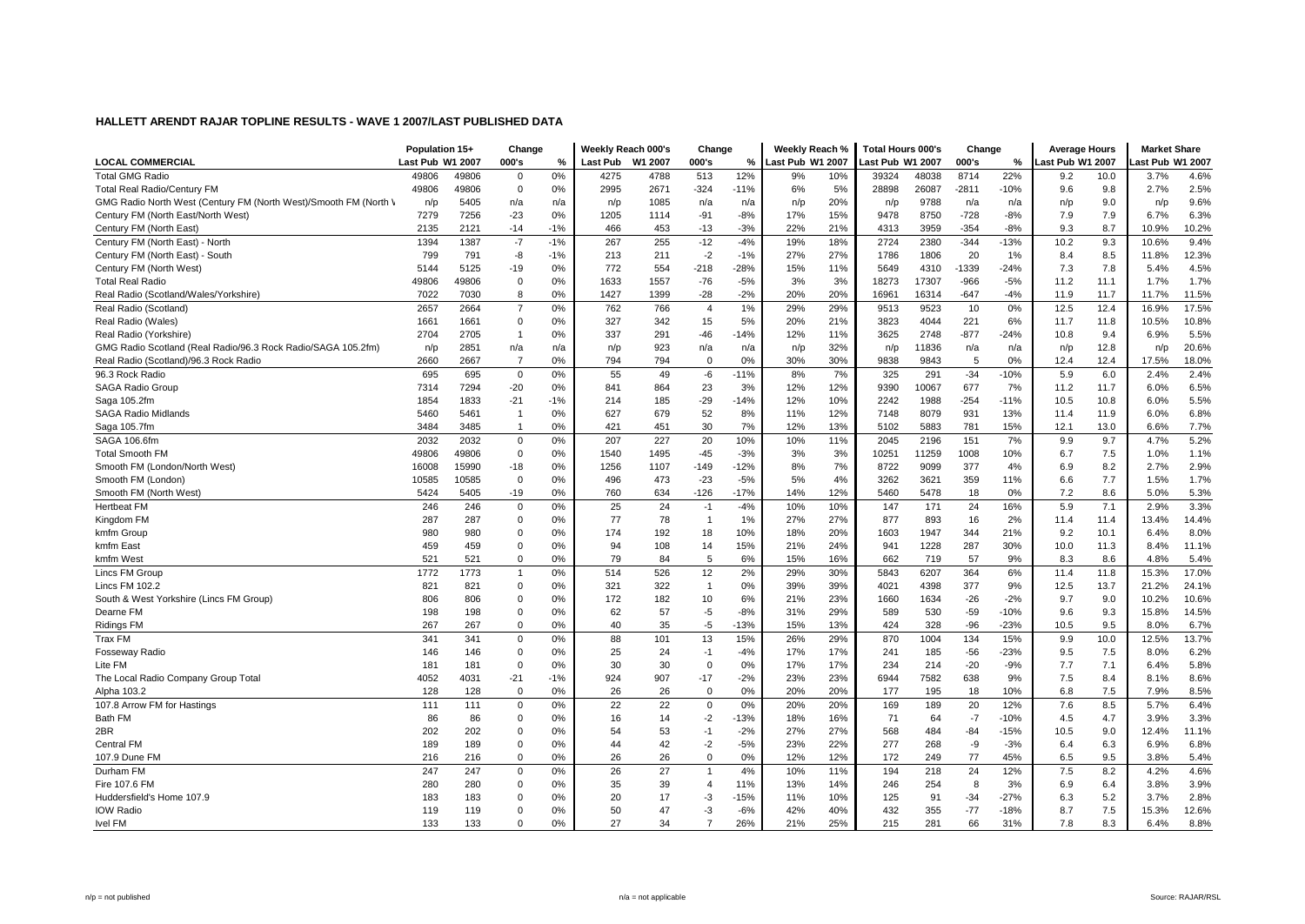|                                                                 | Population 15+   |       | Change      |     | Weekly Reach 000's      |                | Change         |        | Weekly Reach %   |     | <b>Total Hours 000's</b> |      | Change      |        | <b>Average Hours</b> |      | <b>Market Share</b> |       |
|-----------------------------------------------------------------|------------------|-------|-------------|-----|-------------------------|----------------|----------------|--------|------------------|-----|--------------------------|------|-------------|--------|----------------------|------|---------------------|-------|
| <b>LOCAL COMMERCIAL</b>                                         | Last Pub W1 2007 |       | 000's       | %   | Last Pub                | W1 2007        | 000's          | $\%$   | Last Pub W1 2007 |     | ast Pub W1 2007          |      | 000's       | $\%$   | ast Pub W1 2007      |      | ast Pub W1 2007.    |       |
| Minster FM (inc. Yorkshire Coast Radio-Scarborough/Bridlington) | 428              | 428   | $\mathbf 0$ | 0%  | 122                     | 133            | 11             | 9%     | 28%              | 31% | 957                      | 989  | 32          | 3%     | 7.9                  | 7.5  | 10.5%               | 10.5% |
| <b>Total Mix</b>                                                | 247              | 246   | $-1$        | 0%  | 54                      | 58             | $\overline{4}$ | 7%     | 22%              | 24% | 503                      | 484  | $-19$       | $-4%$  | 9.3                  | 8.3  | 10.5%               | 9.8%  |
| Mix 96                                                          | 130              | 130   | 0           | 0%  | 37                      | 40             | 3              | 8%     | 28%              | 31% | 357                      | 374  | 17          | 5%     | 9.8                  | 9.3  | 13.0%               | 13.5% |
| Mix 107                                                         | 117              | 117   | 0           | 0%  | 18                      | 18             | $\mathbf 0$    | 0%     | 15%              | 15% | 147                      | 110  | $-37$       | $-25%$ | 8.3                  | 6.2  | 7.1%                | 5.1%  |
| 107.4 The Quay                                                  | 282              | 282   | $\mathbf 0$ | 0%  | 40                      | 40             | $\Omega$       | 0%     | 14%              | 14% | 208                      | 273  | 65          | 31%    | 5.2                  | 6.8  | 3.3%                | 4.5%  |
| 106.9 Silk FM                                                   | 167              | 167   | $\mathbf 0$ | 0%  | 33                      | 33             | $\Omega$       | 0%     | 20%              | 20% | 196                      | 215  | 19          | 10%    | 5.9                  | 6.5  | 5.9%                | 6.6%  |
| 107.5 Sovereign Radio                                           | 154              | 154   | 0           | 0%  | 34                      | 31             | -3             | $-9%$  | 22%              | 20% | 219                      | 234  | 15          | 7%     | 6.5                  | 7.4  | 5.8%                | 6.0%  |
| Spire FM                                                        | 100              | 100   | $\mathbf 0$ | 0%  | 42                      | 43             | $\overline{1}$ | 2%     | 42%              | 43% | 415                      | 427  | 12          | 3%     | 9.9                  | 10.0 | 17.7%               | 18.4% |
| Spirit FM                                                       | 177              | 177   | 0           | 0%  | 42                      | 42             | $\Omega$       | 0%     | 24%              | 24% | 398                      | 315  | $-83$       | $-21%$ | 9.6                  | 7.5  | 10.8%               | 8.9%  |
| 97.2 Stray FM                                                   | 145              | 145   | 0           | 0%  | 49                      | 46             | $-3$           | $-6%$  | 34%              | 32% | 365                      | 381  | 16          | 4%     | 7.4                  | 8.4  | 11.4%               | 11.6% |
| Sun FM                                                          | 237              | 237   | 0           | 0%  | 66                      | 63             | -3             | $-5%$  | 28%              | 26% | 436                      | 455  | 19          | 4%     | 6.7                  | 7.3  | 10.4%               | 11.0% |
| 3TR                                                             | 92               | 92    | $\mathbf 0$ | 0%  | 15                      | 16             | $\overline{1}$ | 7%     | 16%              | 18% | 187                      | 228  | 41          | 22%    | 12.5                 | 14.0 | 8.9%                | 10.6% |
| Vale FM                                                         | 51               | 51    | 0           | 0%  | 13                      | 13             | $\Omega$       | 0%     | 25%              | 26% | 116                      | 119  | 3           | 3%     | 9.0                  | 8.8  | 8.8%                | 9.3%  |
| Wessex FM                                                       | 120              | 120   | 0           | 0%  | 42                      | 42             | $\Omega$       | 0%     | 35%              | 35% | 355                      | 364  | 9           | 3%     | 8.4                  | 8.7  | 12.3%               | 12.4% |
| Radio Mansfield 103.2                                           | 139              | 139   | $\mathbf 0$ | 0%  | 40                      | 38             | $-2$           | $-5%$  | 29%              | 28% | 414                      | 370  | $-44$       | $-11%$ | 10.4                 | 9.7  | 11.8%               | 10.8% |
| Manx Radio                                                      | 65               | 65    | $\mathbf 0$ | 0%  | 39                      | 37             | $-2$           | $-5%$  | 61%              | 58% | 557                      | 524  | $-33$       | $-6%$  | 14.1                 | 14.1 | 35.3%               | 32.6% |
| 106.7 Merseyside's KCR FM (formerly The Rocket)                 | 216              | 216   | 0           | 0%  | 12                      | 9              | -3             | $-25%$ | 6%               | 4%  | 114                      | 105  | -9          | $-8%$  | 9.6                  | 11.5 | 2.7%                | 2.3%  |
| Original 106fm (Solent)                                         | n/p              | 1619  | n/a         | n/a | n/p                     | 27             | n/a            | n/a    | n/p              | 2%  | n/p                      | 209  | n/a         | n/a    | n/p                  | 7.6  | n/p                 | 0.6%  |
| Oxford's 107.9FM (formerly Passion 107.9)                       | 238              | 238   | $\mathbf 0$ | 0%  | 23                      | 23             | $\Omega$       | 0%     | 10%              | 10% | 97                       | 97   | $\mathbf 0$ | 0%     | 4.2                  | 4.3  | 1.9%                | 2.0%  |
| Premier Christian Radio                                         | 10585            | 10585 | $\mathbf 0$ | 0%  | 130                     | 133            | 3              | 2%     | 1%               | 1%  | 1761                     | 1728 | $-33$       | $-2%$  | 13.5                 | 13.0 | 0.8%                | 0.8%  |
| Q102.9FM/Q97.2FM                                                | 279              | 279   | 0           | 0%  | 70                      | 76             | 6              | 9%     | 25%              | 27% | 665                      | 815  | 150         | 23%    | 9.5                  | 10.7 | 13.8%               | 16.3% |
| Reading 107 FM                                                  | 260              | 260   | 0           | 0%  | 43                      | 42             | $-1$           | $-2%$  | 17%              | 16% | 296                      | 258  | $-38$       | $-13%$ | 6.8                  | 6.2  | 5.9%                | 5.4%  |
| The Saint 107.8 FM                                              | 263              | 263   | 0           | 0%  | 29                      | 25             | $-4$           | $-14%$ | 11%              | 10% | 188                      | 151  | $-37$       | $-20%$ | 6.4                  | 6.0  | 3.5%                | 2.8%  |
| Six FM                                                          | 106              | 106   | 0           | 0%  | 24                      | 24             | $\mathbf 0$    | 0%     | 22%              | 23% | 243                      | 247  | 4           | 2%     | 10.3                 | 10.1 | 12.2%               | 12.7% |
| The Sunrise Group                                               | 49806            | 49806 | $\mathbf 0$ | 0%  | 536                     | 475            | $-61$          | $-11%$ | 1%               | 1%  | 4027                     | 4588 | 561         | 14%    | 7.5                  | 9.7  | 0.4%                | 0.4%  |
| Kismat Radio 1035 (Greater London)                              | 10585            | 10585 | 0           | 0%  | 105                     | 98             | $-7$           | $-7%$  | 1%               | 1%  | 601                      | 1023 | 422         | 70%    | 5.7                  | 10.5 | 0.3%                | 0.5%  |
| Sunrise Radio (Greater London)                                  | 10585            | 10585 | 0           | 0%  | 412                     | 379            | $-33$          | $-8%$  | 4%               | 4%  | 3047                     | 3073 | 26          | 1%     | 7.4                  | 8.1  | 1.4%                | 1.4%  |
| Sunrise Radio National                                          | 49806            | 49806 | 0           | 0%  | 505                     | 466            | $-39$          | $-8%$  | 1%               | 1%  | 3426                     | 3565 | 139         | 4%     | 6.8                  | 7.6  | 0.3%                | 0.3%  |
| The London Media Company                                        | 1216             | 1216  | 0           | 0%  | 65                      | 65             | $\Omega$       | 0%     | 5%               | 5%  | 449                      | 559  | 110         | 24%    | 7.0                  | 8.6  | 1.7%                | 2.1%  |
| Time 106.6 FM (formerly Star 106.6 Slough)                      | 218              | 218   | 0           | 0%  | 29                      | 27             | $-2$           | $-7%$  | 13%              | 12% | 242                      | 216  | $-26$       | $-11%$ | 8.2                  | 8.1  | 5.5%                | 4.9%  |
| Time FM 106.8                                                   | 492              | 492   | $\mathbf 0$ | 0%  | 15                      | 13             | $-2$           | $-13%$ | 3%               | 3%  | 74                       | 57   | $-17$       | $-23%$ | 4.8                  | 4.2  | 0.7%                | 0.6%  |
| Time FM 107.3                                                   | 301              | 301   | 0           | 0%  | $\overline{\mathbf{4}}$ | 5              | $\mathbf{1}$   | 25%    | 1%               | 2%  | 42                       | 34   | -8          | $-19%$ | 10.2                 | 7.0  | 0.6%                | 0.5%  |
| Time FM 107.5                                                   | 295              | 295   | 0           | 0%  | 19                      | 22             | 3              | 16%    | 6%               | 7%  | 131                      | 195  | 64          | 49%    | 7.0                  | 9.1  | 2.2%                | 3.2%  |
| Town and Country Broadcasting (South and West Wales)            | 375              | 375   | 0           | 0%  | 118                     | 116            | $-2$           | $-2%$  | 31%              | 31% | 1268                     | 1271 | 3           | 0%     | 10.8                 | 11.0 | 15.8%               | 15.5% |
| 106.3 Bridge FM                                                 | 160              | 160   | 0           | 0%  | 34                      | 33             | $-1$           | $-3%$  | 21%              | 21% | 253                      | 300  | 47          | 19%    | 7.5                  | 9.1  | 7.5%                | 8.7%  |
| 97.1 Radio Carmarthenshire                                      | 124              | 124   | 0           | 0%  | 34                      | 36             | $\overline{2}$ | 6%     | 28%              | 29% | 300                      | 352  | 52          | 17%    | 8.8                  | 9.8  | 11.1%               | 12.5% |
| 102.5 Radio Pembrokeshire                                       | 90               | 90    | 0           | 0%  | 50                      | 47             | -3             | $-6%$  | 55%              | 51% | 714                      | 619  | $-95$       | $-13%$ | 14.3                 | 13.3 | 37.1%               | 32.8% |
| <b>Tindle Radio Group</b>                                       | 1021             | 1021  | 0           | 0%  | 257                     | 253            | $-4$           | $-2%$  | 25%              | 25% | 2692                     | 2647 | $-45$       | $-2%$  | 10.5                 | 10.5 | 11.6%               | 11.5% |
| 103.4 The Beach                                                 | 148              | 148   | $\mathbf 0$ | 0%  | 48                      | 49             | $\mathbf{1}$   | 2%     | 32%              | 33% | 559                      | 598  | 39          | 7%     | 11.7                 | 12.1 | 17.5%               | 18.7% |
| Channel 103 FM                                                  | 73               | 73    | $\mathbf 0$ | 0%  | 37                      | 37             | $\Omega$       | 0%     | 51%              | 50% | 394                      | 393  | $-1$        | 0%     | 10.5                 | 10.7 | 25.2%               | 24.9% |
| Delta FM                                                        | 92               | 92    | 0           | 0%  | 18                      | 20             | $\overline{2}$ | 11%    | 20%              | 22% | 146                      | 168  | 22          | 15%    | 8.1                  | 8.3  | 7.3%                | 8.8%  |
| Dream 100 (Colchester)/Dream 107.7 FM (Chelmsford)              | 368              | 368   | 0           | 0%  | 69                      | 62             | $-7$           | $-10%$ | 19%              | 17% | 760                      | 740  | $-20$       | $-3%$  | 11.1                 | 11.9 | 8.8%                | 8.6%  |
| Dream 100                                                       | 163              | 163   | 0           | 0%  | 53                      | 49             | $-4$           | $-8%$  | 32%              | 30% | 656                      | 631  | $-25$       | $-4%$  | 12.5                 | 12.8 | 15.4%               | 15.4% |
| Dream 107.7 FM                                                  | 206              | 206   | $\mathbf 0$ | 0%  | 16                      | 13             | $-3$           | $-19%$ | 8%               | 6%  | 104                      | 109  | 5           | 5%     | 6.5                  | 8.3  | 2.4%                | 2.4%  |
| Island FM 104.7                                                 | 50               | 50    | $\mathbf 0$ | 0%  | 25                      | 25             | $\Omega$       | 0%     | 50%              | 51% | 271                      | 293  | 22          | 8%     | 11.0                 | 11.6 | 32.2%               | 32.2% |
| Kick and Kestrel                                                | 221              | 221   | $\mathbf 0$ | 0%  | 53                      | 52             | $-1$           | $-2%$  | 24%              | 24% | 519                      | 424  | $-95$       | $-18%$ | 9.8                  | 8.2  | 9.4%                | 7.7%  |
| <b>Kestrel FM</b>                                               | 133              | 133   | 0           | 0%  | 36                      | 34             | $-2$           | $-6%$  | 27%              | 25% | 354                      | 266  | $-88$       | $-25%$ | 9.7                  | 7.9  | 10.6%               | 8.1%  |
| Kick FM                                                         | 90               | 90    | 0           | 0%  | 17                      | 18             | $\mathbf 1$    | 6%     | 19%              | 21% | 165                      | 158  | $-7$        | $-4%$  | 9.7                  | 8.6  | 7.2%                | 6.8%  |
| Win 107.2                                                       | 69               | 69    | 0           | 0%  | 8                       | $\overline{7}$ | -1             | $-13%$ | 11%              | 10% | 43                       | 32   | $-11$       | $-26%$ | 5.6                  | 4.7  | 3.1%                | 2.3%  |
| 99.9 Radio Norwich                                              | 483              | 483   | $\Omega$    | 0%  | 35                      | 35             | $\Omega$       | 0%     | 7%               | 7%  | 249                      | 211  | $-38$       | $-15%$ | 7.1                  | 6.1  | 2.2%                | 1.9%  |
|                                                                 |                  |       |             |     |                         |                |                |        |                  |     |                          |      |             |        |                      |      |                     |       |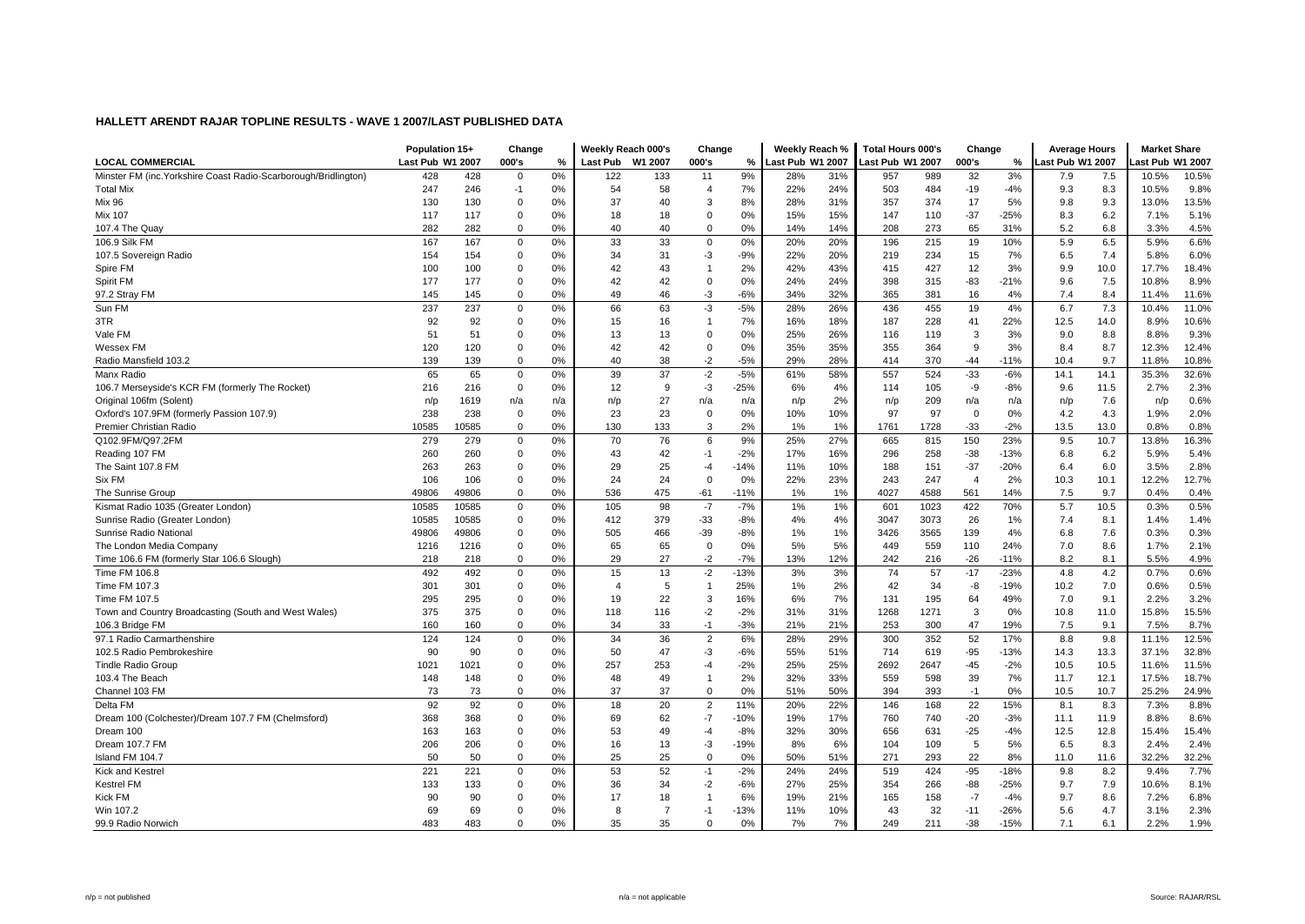|                                      | Population 15+   |       | Change         |       | Weekly Reach 000's |         | Change         |        | Weekly Reach %   |     | Total Hours 000's |       | Change |        | <b>Average Hours</b> |      | <b>Market Share</b> |       |
|--------------------------------------|------------------|-------|----------------|-------|--------------------|---------|----------------|--------|------------------|-----|-------------------|-------|--------|--------|----------------------|------|---------------------|-------|
| <b>LOCAL COMMERCIAL</b>              | Last Pub W1 2007 |       | 000's          | %     | Last Pub           | W1 2007 | 000's          | %      | Last Pub W1 2007 |     | ast Pub W1 2007-  |       | 000's  | %      | ast Pub W1 2007.     |      | ast Pub W1 2007.    |       |
| <b>Total UKRD</b>                    | 2692             | 2680  | $-12$          | 0%    | 491                | 463     | $-28$          | $-6%$  | 18%              | 17% | 4991              | 4098  | $-893$ | $-18%$ | 10.2                 | 8.9  | 8.5%                | 7.3%  |
| Pirate FM                            | 461              | 461   | 0              | 0%    | 146                | 136     | $-10$          | $-7%$  | 32%              | 29% | 1744              | 1450  | $-294$ | $-17%$ | 11.9                 | 10.7 | 15.7%               | 13.6% |
| <b>Star Radio West</b>               | 719              | 719   | 0              | 0%    | 73                 | 74      |                | 1%     | 10%              | 10% | 808               | 729   | $-79$  | $-10%$ | 11.1                 | 9.8  | 4.9%                | 4.6%  |
| Star Radio in Bristol                | 451              | 451   | $\mathbf 0$    | 0%    | 32                 | 35      | 3              | 9%     | 7%               | 8%  | 338               | 321   | $-17$  | $-5%$  | 10.5                 | 9.2  | 3.3%                | 3.3%  |
| Star Radio in Cheltenham             | 143              | 143   | $\mathbf 0$    | 0%    | 16                 | 15      | $-1$           | $-6%$  | 11%              | 11% | 136               | 132   | $-4$   | $-3%$  | 8.5                  | 8.7  | 4.1%                | 4.1%  |
| Star Radio in North Somerset         | 125              | 125   | 0              | 0%    | 21                 | 24      | 3              | 14%    | 17%              | 19% | 233               | 252   | 19     | 8%     | 11.3                 | 10.6 | 7.5%                | 8.1%  |
| The County Sound Radio Network       | 547              | 547   | 0              | 0%    | 126                | 133     | $\overline{7}$ | 6%     | 23%              | 24% | 1044              | 1037  | $-7$   | $-1%$  | 8.3                  | 7.8  | 8.6%                | 8.9%  |
| County Sound 1566                    | 547              | 547   | 0              | 0%    | 9                  | 14      | 5              | 56%    | 2%               | 3%  | 82                | 128   | 46     | 56%    | 8.7                  | 9.2  | 0.7%                | 1.1%  |
| 96.4 The Eagle                       | 547              | 547   | 0              | 0%    | 120                | 123     | 3              | 3%     | 22%              | 23% | 962               | 910   | $-52$  | $-5%$  | 8.0                  | 7.4  | 8.0%                | 7.8%  |
| <b>Total UKRD East</b>               | 468              | 456   | -12            | $-3%$ | 99                 | 87      | $-12$          | $-12%$ | 21%              | 19% | 985               | 731   | $-254$ | $-26%$ | 9.9                  | 8.4  | 9.5%                | 7.1%  |
| Fen Radio 107.5                      | 70               | 70    | $\mathbf 0$    | 0%    | 18                 | 17      | $-1$           | $-6%$  | 26%              | 25% | 163               | 166   | 3      | 2%     | 9.1                  | 9.7  | 8.5%                | 8.4%  |
| <b>KL.FM 96.7</b>                    | 137              | 136   | $-1$           | $-1%$ | 52                 | 46      | $-6$           | $-12%$ | 38%              | 34% | 599               | 435   | $-164$ | $-27%$ | 11.6                 | 9.4  | 17.9%               | 13.9% |
| Star Radio in Cambridge              | 268              | 268   | 0              | $0\%$ | 34                 | 30      | -4             | $-12%$ | 13%              | 11% | 168               | 156   | $-12$  | $-7%$  | 5.0                  | 5.2  | 3.2%                | 3.0%  |
| 96.2 The Revolution                  | 497              | 497   | $\mathbf 0$    | 0%    | 47                 | 33      | $-14$          | $-30%$ | 9%               | 7%  | 411               | 150   | $-261$ | $-64%$ | 8.8                  | 4.5  | 4.8%                | 2.0%  |
| UTV Radio (inc. talkSPORT)           | 49806            | 49806 | $\mathbf 0$    | 0%    | 3554               | 3642    | 88             | 2%     | 7%               | 7%  | 31544             | 32882 | 1338   | 4%     | 8.9                  | 9.0  | 3.0%                | 3.1%  |
| UTV Radio (excl. talkSPORT)          | 7914             | 7915  | $\overline{1}$ | 0%    | 1371               | 1392    | 21             | 2%     | 17%              | 18% | 12794             | 12849 | 55     | 0%     | 9.3                  | 9.2  | 7.7%                | 7.8%  |
| Imagine FM                           | 372              | 372   | 0              | 0%    | 37                 | 34      | $-3$           | $-8%$  | 10%              | 9%  | 188               | 141   | $-47$  | $-25%$ | 5.1                  | 4.2  | 2.6%                | 2.0%  |
| 107.6 Juice FM                       | 959              | 957   | $-2$           | 0%    | 117                | 112     | $-5$           | $-4%$  | 12%              | 12% | 852               | 749   | $-103$ | $-12%$ | 7.3                  | 6.7  | 3.9%                | 3.8%  |
| Peak 107 FM                          | 392              | 393   | $\overline{1}$ | 0%    | 86                 | 94      | 8              | 9%     | 22%              | 24% | 791               | 957   | 166    | 21%    | 9.2                  | 10.2 | 9.3%                | 11.3% |
| The Pulse/Pulse Classic Gold         | 770              | 770   | $\mathbf 0$    | 0%    | 151                | 137     | $-14$          | $-9%$  | 20%              | 18% | 1262              | 1151  | $-111$ | -9%    | 8.4                  | 8.4  | 9.0%                | 8.4%  |
| The Pulse                            | 770              | 770   | 0              | 0%    | 132                | 112     | $-20$          | $-15%$ | 17%              | 15% | 989               | 845   | $-144$ | $-15%$ | 7.5                  | 7.5  | 7.1%                | 6.2%  |
| Pulse Classic Gold                   | 770              | 770   | $\mathbf 0$    | $0\%$ | 48                 | 50      | $\overline{2}$ | 4%     | 6%               | 7%  | 273               | 307   | 34     | 12%    | 5.7                  | 6.1  | 2.0%                | 2.2%  |
| Signal One & Signal Two              | 773              | 774   | $\overline{1}$ | 0%    | 265                | 268     | 3              | 1%     | 34%              | 35% | 3700              | 3500  | $-200$ | $-5%$  | 13.9                 | 13.1 | 20.7%               | 19.2% |
| Signal One                           | 773              | 774   | $\overline{1}$ | 0%    | 248                | 255     | $\overline{7}$ | 3%     | 32%              | 33% | 3082              | 3080  | $-2$   | 0%     | 12.4                 | 12.1 | 17.2%               | 16.9% |
| Signal Two                           | 773              | 774   | $\overline{1}$ | 0%    | 59                 | 53      | -6             | $-10%$ | 8%               | 7%  | 618               | 420   | $-198$ | $-32%$ | 10.4                 | 7.9  | 3.5%                | 2.3%  |
| <b>Talk 107</b>                      | 1020             | 1020  | 0              | 0%    | 34                 | 43      | 9              | 26%    | 3%               | 4%  | 148               | 246   | 98     | 66%    | 4.3                  | 5.7  | 0.7%                | 1.2%  |
| 107.4 Tower FM                       | 414              | 414   | $\mathbf 0$    | 0%    | 90                 | 100     | 10             | 11%    | 22%              | 24% | 567               | 630   | 63     | 11%    | 6.3                  | 6.3  | 7.9%                | 8.7%  |
| UTV Radio - South Wales              | 930              | 930   | 0              | 0%    | 221                | 223     | $\overline{2}$ | 1%     | 24%              | 24% | 2535              | 2248  | $-287$ | $-11%$ | 11.5                 | 10.1 | 12.4%               | 10.8% |
| Total Swansea Sound/96.4 FM The Wave | 512              | 512   | $\mathbf 0$    | 0%    | 170                | 165     | $-5$           | $-3%$  | 33%              | 32% | 1871              | 1599  | $-272$ | $-15%$ | 11.0                 | 9.7  | 17.7%               | 14.7% |
| 96.4 FM The Wave                     | 512              | 512   | $\mathbf 0$    | 0%    | 118                | 118     | $\Omega$       | 0%     | 23%              | 23% | 1144              | 902   | $-242$ | $-21%$ | 9.7                  | 7.6  | 10.8%               | 8.3%  |
| Swansea Sound - 1170 MW              | 512              | 512   | 0              | 0%    | 64                 | 62      | $-2$           | $-3%$  | 13%              | 12% | 728               | 697   | $-31$  | $-4%$  | 11.3                 | 11.2 | 6.9%                | 6.4%  |
| Valleys Radio                        | 418              | 418   | 0              | $0\%$ | 51                 | 59      | 8              | 16%    | 12%              | 14% | 664               | 650   | $-14$  | $-2%$  | 13.1                 | 11.1 | 6.7%                | 6.5%  |
| U105                                 | 817              | 817   | $\mathbf 0$    | 0%    | 72                 | 90      | 18             | 25%    | 9%               | 11% | 476               | 672   | 196    | 41%    | 6.6                  | 7.4  | 2.8%                | 3.8%  |
| Radio Wave 96.5 FM                   | 232              | 232   | $\mathbf 0$    | 0%    | 62                 | 62      | $\Omega$       | 0%     | 27%              | 27% | 511               | 534   | 23     | 5%     | 8.2                  | 8.7  | 11.3%               | 11.4% |
| Wave 102 FM                          | 156              | 156   | $\mathbf 0$    | 0%    | 33                 | 29      | $-4$           | $-12%$ | 21%              | 18% | 314               | 335   | 21     | 7%     | 9.4                  | 11.7 | 11.1%               | 11.8% |
| 102.4 Wish / 107.2 Wire              | 718              | 718   | 0              | 0%    | 162                | 167     | 5              | 3%     | 23%              | 23% | 1147              | 1251  | 104    | 9%     | 7.1                  | 7.5  | 8.1%                | 8.6%  |
| 107.2 Wire FM                        | 242              | 242   | $\mathbf 0$    | 0%    | 56                 | 53      | $-3$           | $-5%$  | 23%              | 22% | 420               | 446   | 26     | 6%     | 7.4                  | 8.5  | 8.1%                | 8.3%  |
| 102.4 Wish FM                        | 496              | 497   | -1             | 0%    | 110                | 122     | 12             | 11%    | 22%              | 25% | 796               | 930   | 134    | 17%    | 7.2                  | 7.6  | 8.0%                | 9.5%  |
| 107.7 The Wolf                       | 425              | 425   | $\mathbf 0$    | 0%    | 44                 | 42      | $-2$           | $-5%$  | 10%              | 10% | 396               | 285   | $-111$ | $-28%$ | 9.0                  | 6.8  | 4.1%                | 2.9%  |